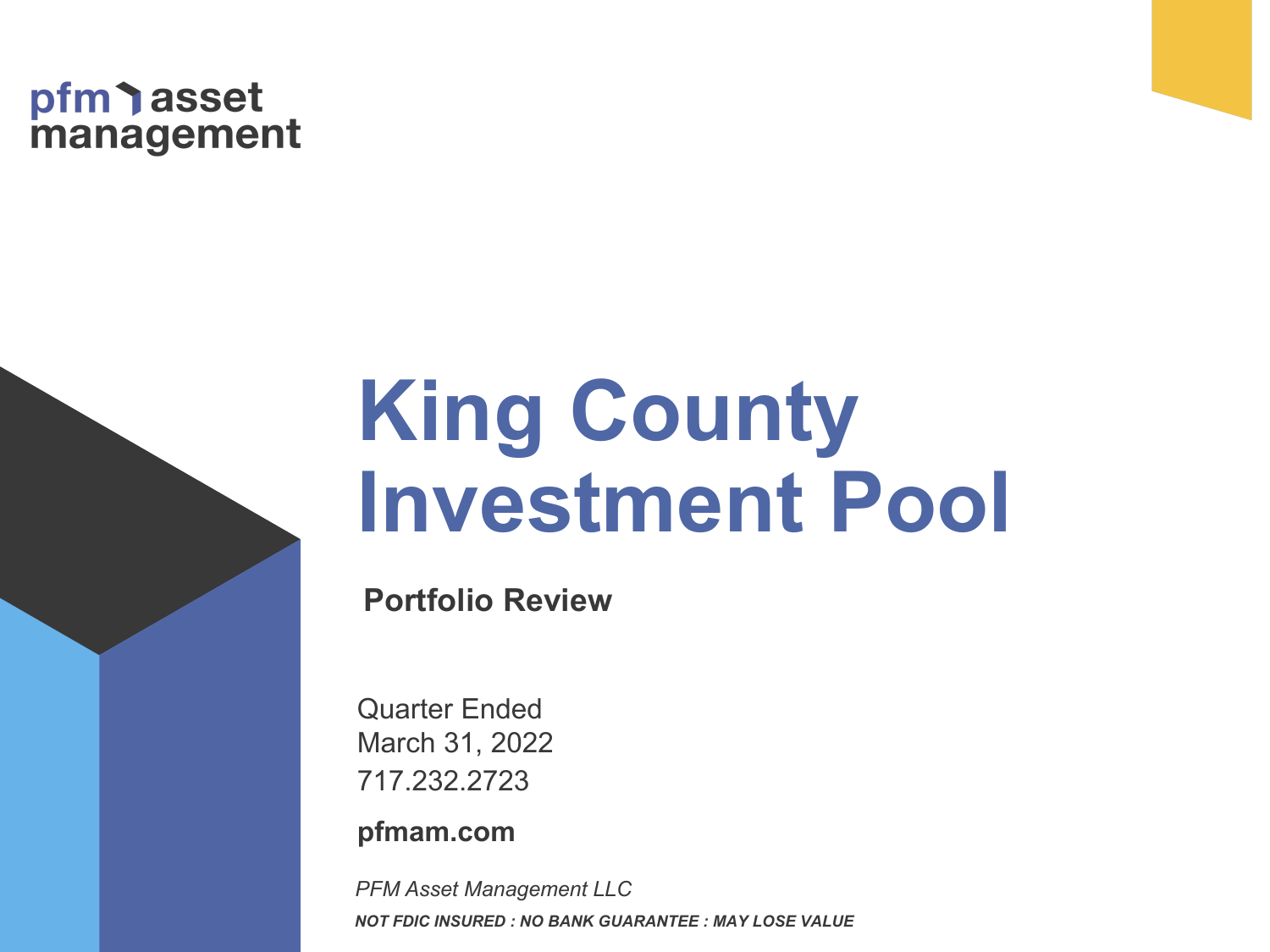# **Executive Summary**

| <b>Purpose, Scope</b><br>and Approach                              | PFM Asset Management LLC ("PFM") prepared this report to update our ongoing analysis and to address any Investment Pool developments since<br>our December 2021 review. Our approach included a detailed portfolio analysis and Investment Policy review, based on the County's Investment<br>Policy, dated July 26, 2017.<br>• Our analysis was based on the Investment Pool's holdings as of March 31, 2022, with reference to holdings in past periods.<br>• The review encompasses all current investments in the County's Investment Pool.                                                                                                                                                                                                                |
|--------------------------------------------------------------------|----------------------------------------------------------------------------------------------------------------------------------------------------------------------------------------------------------------------------------------------------------------------------------------------------------------------------------------------------------------------------------------------------------------------------------------------------------------------------------------------------------------------------------------------------------------------------------------------------------------------------------------------------------------------------------------------------------------------------------------------------------------|
| <b>Investment</b><br><b>Program and</b><br><b>Portfolio Review</b> | • PFM reviewed the County's portfolio with respect to Investment Policy Compliance, Sector Allocation, Issuer Concentration, Credit Quality, Maturity<br>Distribution, and Duration Distribution.<br>• The County's Investment Pool appears to provide ample liquidity, is well diversified, and is of sound credit quality. All holdings are investment grade<br>and pose very low risk to principal.                                                                                                                                                                                                                                                                                                                                                         |
| <b>Market Recap</b>                                                | • U.S. economic conditions are characterized by:<br>• A strong labor market<br>• Inflation at a 40-year high<br>• Depressed consumer confidence<br>• The Federal Reserve is tightening monetary policy<br>• Initiated the first of what will be many rate hikes in 2022<br>• Balance sheet reduction likely to start soon<br>• U.S. Treasury yield curve has partially inverted<br>• Yield on 2-year Treasury notes rose above the 10-year Treasury<br>• One early, but imperfect warning sign for a future recession<br>• Invasion of Ukraine impacted the economic landscape<br>• Commodity prices soared, especially energy<br>• Created significant geopolitical uncertainty<br>• Triggered market volatility                                              |
| <b>Observations</b>                                                | • The portfolio is of very high credit quality. The majority of securities (84%) are explicitly guaranteed or carry a high level of support by the U.S.<br>Government (U.S. Treasury, federal agency and U.S. instrumentalities) and/or possess overnight liquidity (Washington State LGIP, bank deposits,<br>and repurchase agreements).<br>• The County maintained broad issuer diversification during the quarter.<br>• The Portfolio's duration over the quarter was 91% of the benchmark's duration.<br>• The County Pool appears to provide adequate liquidity, with 12% (or \$972.4 million) invested in a combination of the State LGIP, bank deposits,<br>and repurchase agreements (overnight) and 28% of the portfolio invested in U.S. Treasuries. |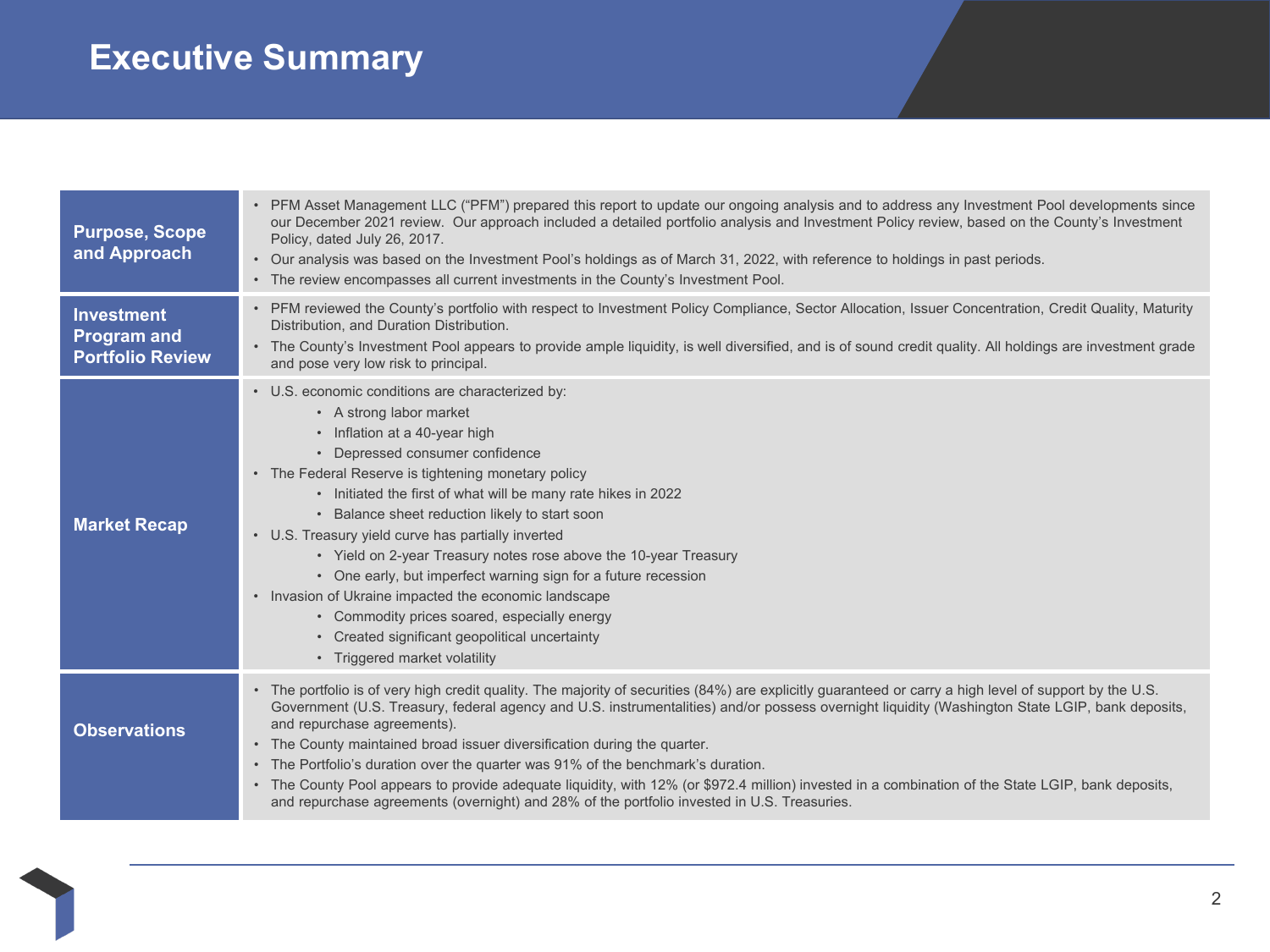# **Portfolio Review**

**I. Investment Policy Summary**

#### **II. Sector Allocation**

- U.S. Treasuries
- Federal Agencies
- Supranational Agencies
- Commercial Paper
- Corporate Notes
- Repurchase Agreements
- LGIP and Cash Equivalents
- **III. Issuer Concentration**
- **IV. Overall Credit Quality**
- **V. Maturity and Duration Distribution**

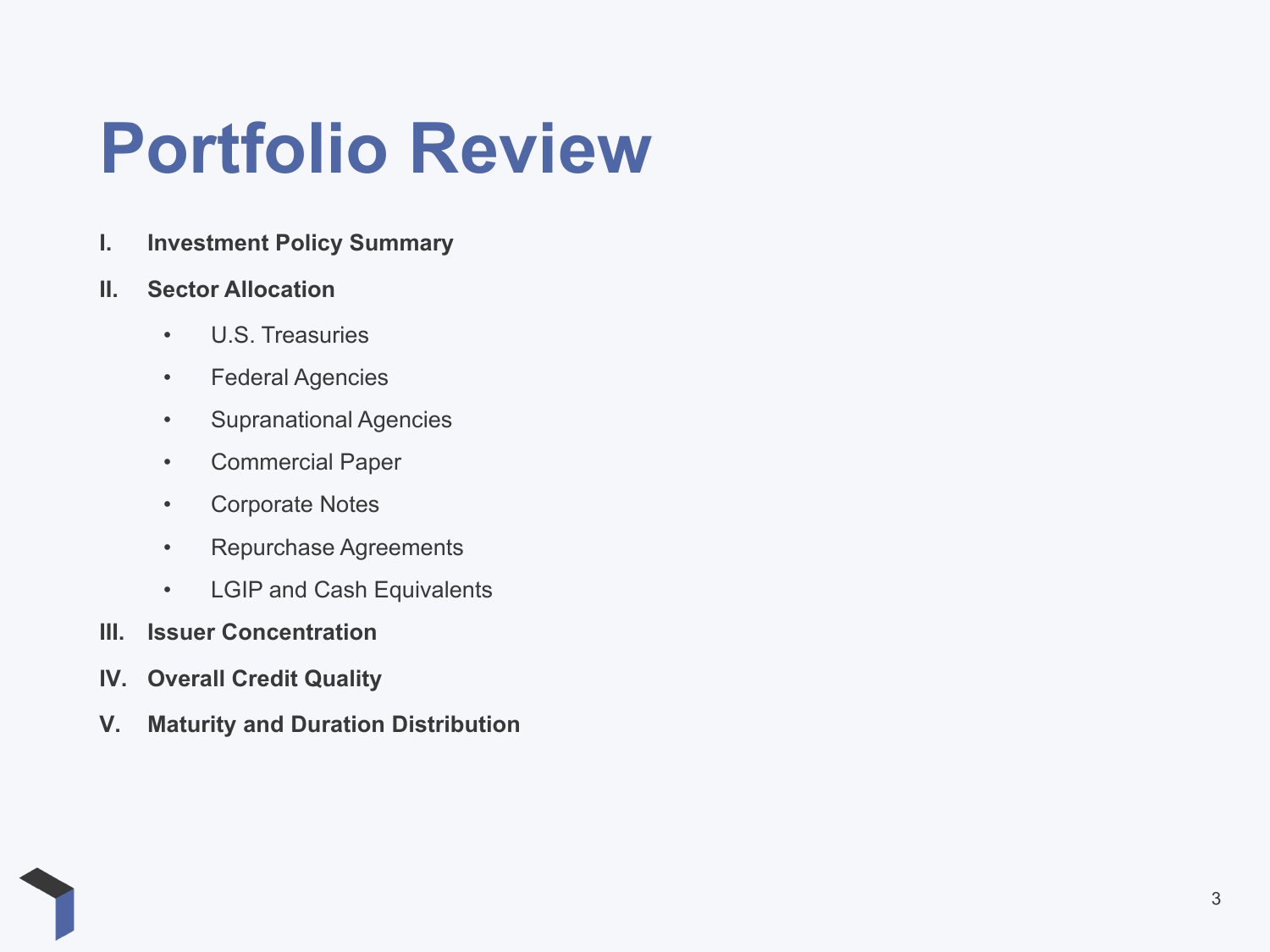# **Investment Policy Summary**

▸ The Investment Policy summary is based on the current Investment Policy for the County Investment Pool, dated July 26, 2017.

| <b>Type</b>                                                                   | <b>Maximum Portfolio Allocation</b> | <b>Issuer Restrictions</b>                                                                                                                                                                                                                            | <b>Credit</b><br><b>Ratings</b>                                                                                                                                                                                                                                                                                                                   | <b>Maturity</b><br><b>Restrictions</b> |
|-------------------------------------------------------------------------------|-------------------------------------|-------------------------------------------------------------------------------------------------------------------------------------------------------------------------------------------------------------------------------------------------------|---------------------------------------------------------------------------------------------------------------------------------------------------------------------------------------------------------------------------------------------------------------------------------------------------------------------------------------------------|----------------------------------------|
| <b>U.S. Treasuries</b>                                                        | 100%                                | None                                                                                                                                                                                                                                                  | N/A                                                                                                                                                                                                                                                                                                                                               | Up to 5 years                          |
| <b>U.S. Agencies</b>                                                          | 100%                                | 35% exposure to any single Agency                                                                                                                                                                                                                     | Senior debt obligations issued by any<br>government sponsored enterprise, agency or<br>instrumentality of the United States.                                                                                                                                                                                                                      | Up to 5 years                          |
| <b>Repurchase Agreements -</b><br>Top Tier Rating (A-1 or P1)                 | 100%                                | 100% for repurchase agreements with<br>the Federal Reserve Bank of New York<br>25% maximum exposure to any one<br>repo counterparty.<br>For the purposes of aggregating<br>issuers across sectors, overnight repo<br>counterparties are not included. | The counterparty must have:<br>1. A rating in the highest short-term credit<br>rating category by at least one Nationally<br>Recognized Statistical Rating Organization<br>(NRSRO) or possess a guarantee by an<br>entity with such a rating; and<br>2. A minimum asset and capital size of \$5<br>billion in assets and \$175 million in capital | 60 days or less                        |
| <b>Repurchase Agreements -</b><br><b>Second Tier Rating (A-2 or</b><br>$P-2)$ | 10%                                 | 5% maximum exposure to any<br>one repo counterparty.<br>For the purposes of aggregating<br>issuers across sectors.<br>overnight repo counterparties<br>shall NOT be included.                                                                         | 1. A rating in the second highest short-term<br>credit rating category by at least one<br>Nationally Recognized Statistical Rating<br>Organization (NRSRO) or possesses a<br>guarantee by an entity with such a rating;<br>and<br>2. A minimum asset and capital size of \$5<br>billion in assets and \$175 million in capital                    | Overnight only                         |
| <b>Reverse Repurchase</b><br><b>Agreement</b>                                 | 20%                                 | 5% per investment dealer                                                                                                                                                                                                                              | 1. Rated in the highest short-term credit rating 6 months or less<br>category by at least one NRSRO or<br>possesses a guarantee by an entity with<br>such a rating; and<br>2. A minimum asset and capital size of \$5<br>billion in assets and \$175 million in capital                                                                           |                                        |
| <b>Local Government</b><br><b>Investment Pool ("LGIP")</b>                    | 25%                                 | State of Washington LGIP                                                                                                                                                                                                                              | N/A                                                                                                                                                                                                                                                                                                                                               | N/A                                    |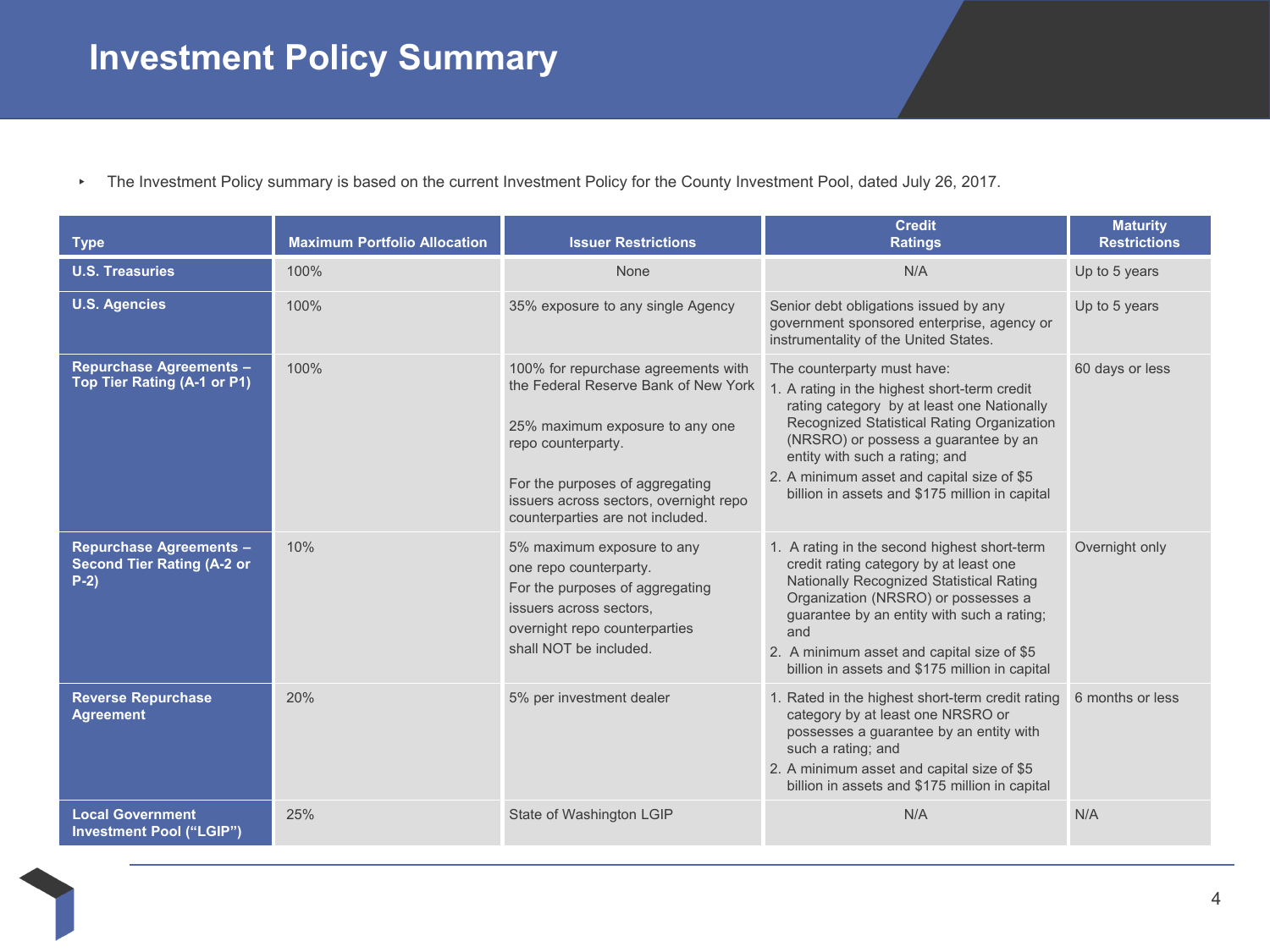# **Investment Policy Summary (cont'd)**

| <b>Type</b>                                         | <b>Maximum Portfolio</b><br><b>Allocation</b>                                                                                                                                                                                                           | <b>Issuer Restrictions</b>                                                                                                                                                                                                                                                     | <b>Credit</b><br><b>Ratings</b>                                                                                                                                                                                                                                                                                                                                                                                                                                           | <b>Maturity</b><br><b>Restrictions</b> |
|-----------------------------------------------------|---------------------------------------------------------------------------------------------------------------------------------------------------------------------------------------------------------------------------------------------------------|--------------------------------------------------------------------------------------------------------------------------------------------------------------------------------------------------------------------------------------------------------------------------------|---------------------------------------------------------------------------------------------------------------------------------------------------------------------------------------------------------------------------------------------------------------------------------------------------------------------------------------------------------------------------------------------------------------------------------------------------------------------------|----------------------------------------|
| <b>Bankers' Acceptances</b>                         | 25%<br>When combined with Term<br>Repos (greater than<br>overnight), Certificates of<br>Deposit, Commercial<br>Paper and Corporate<br>Notes not to exceed 50%<br>of the Pool assets.                                                                    | Must be issued by a bank organized and<br>operating in the U.S.<br>Maximum 5% per issuer applied across<br>investment types.                                                                                                                                                   | Rated in the highest short-term credit rating category by<br>at least two NRSROs.                                                                                                                                                                                                                                                                                                                                                                                         | Up to 180 days                         |
| <b>Certificates of Deposit</b>                      | 25%<br>When combined with<br>Banker's Acceptance,<br>Term Repos (greater than<br>overnight), Commercial<br>Paper and Corporate<br>Notes not to exceed 50%<br>of the Pool assets.                                                                        | Must be a public depository in the State<br>of Washington.<br>Maximum 5% per issuer applied across<br>investment types.                                                                                                                                                        | See RCW 39.58 of the state Code.<br>If not 100% collateralized, must be rated in the highest<br>short-term rating category by at least one NRSRO.<br>Those institutions not meeting the 100%<br>collateralization or minimum credit requirements may<br>receive deposits up to the FDIC or federally guaranteed<br>amounts.                                                                                                                                               | Up to 1 year                           |
| <b>Commercial Paper</b>                             | 25% of total market value<br>when combined with<br>Corporate Notes.<br>When combined with<br>Banker's Acceptance,<br>Certificates of Deposit,<br>Term Repos (greater than<br>overnight) and Corporate<br>Notes not to exceed 50%<br>of the Pool assets. | Secondary market purchases only.<br>Must be issued by a bank or corporation<br>organized and operating in the U.S.<br>Maximum 3% per issuer in combined<br>categories of commercial paper and<br>corporate notes.<br>Maximum 5% per issuer applied across<br>investment types. | Purchases with greater than 100 days maturity must<br>have an issuer long-term rating in one of the three<br>highest credit rating categories by one major NRSRO.<br>Rated in the highest short-term rating category by at<br>least two major NRSROs. If the commercial paper is<br>rated by more than two major NRSROs, it must have<br>the highest rating from all of the organizations.<br>State law requires that Commercial Paper be<br>purchased only from dealers. | 270 days                               |
| <b>General Obligation</b><br><b>Municipal Bonds</b> | 20%                                                                                                                                                                                                                                                     | 5% of portfolio: bond issues by pool<br>participants must be purchased on the<br>secondary market only                                                                                                                                                                         | Rated in at least the highest three long-term rating<br>categories by at least one NRSRO.                                                                                                                                                                                                                                                                                                                                                                                 | 5 years                                |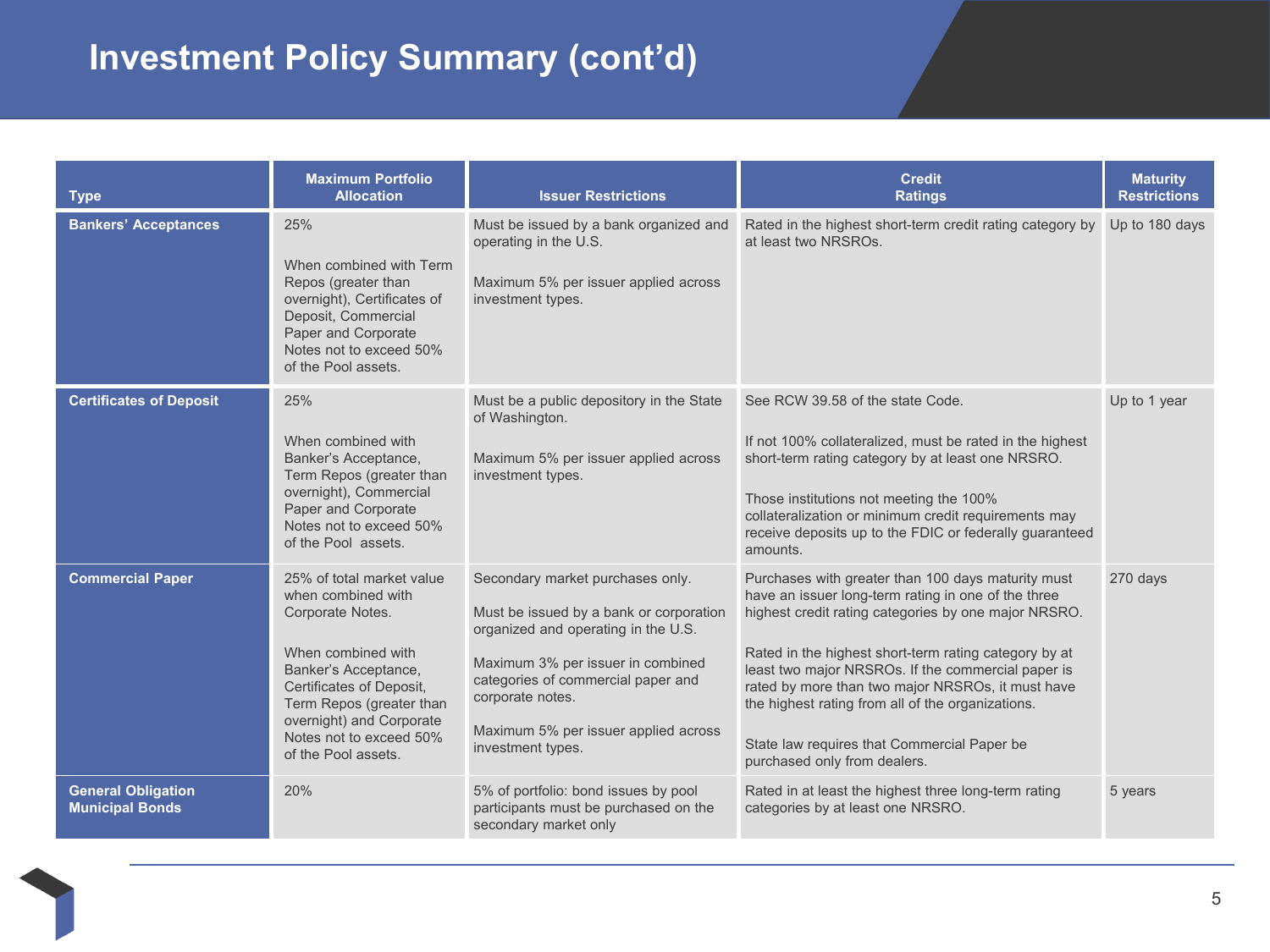#### **Investment Policy Summary (cont'd)**

| <b>Type</b>                          | <b>Maximum Portfolio</b><br><b>Allocation</b>                                                                                                                                                                                                                   | <b>Issuer Restrictions</b>                                                                                                                                                                                                                                                                                  | <b>Credit</b><br><b>Ratings</b>                                                                                                                                                                                                                                                                           | <b>Maturity</b><br><b>Restrictions</b>                                                                    |
|--------------------------------------|-----------------------------------------------------------------------------------------------------------------------------------------------------------------------------------------------------------------------------------------------------------------|-------------------------------------------------------------------------------------------------------------------------------------------------------------------------------------------------------------------------------------------------------------------------------------------------------------|-----------------------------------------------------------------------------------------------------------------------------------------------------------------------------------------------------------------------------------------------------------------------------------------------------------|-----------------------------------------------------------------------------------------------------------|
| Mortgage-Backed<br><b>Securities</b> | 25%                                                                                                                                                                                                                                                             | Must be issued by Federal Agencies of<br>the United States.<br>Investments in MBS will count toward<br>the total that can be invested in any one<br>agency as described in U.S. Agencies<br>above.<br>Full faith and credit MBS are limited to<br>25%.                                                      | Senior debt obligations issued by any government<br>sponsored enterprise, agency or instrumentality of the<br>United States.<br>The securities must pass the Federal Financial<br>Institutions Examination Council ("FFIEC") suitability<br>test, which banks use to determine lowest risk<br>securities. | 5 year average<br>life at time of<br>purchase                                                             |
| <b>Corporate Notes</b>               | 25% of total market value<br>when combined with<br>commercial paper<br>When combined with<br>Banker's Acceptance,<br>Certificates of Deposit,<br><b>Commercial Paper and</b><br>Term Repos (greater than<br>overnight) not to exceed<br>50% of the Pool assets. | 3% per issuer rated AA or better.<br>2% per issuer rated in broad single A<br>category.<br>Split ratings will take most conservative<br>rating.<br>Maximum 3% per issuer in combined<br>categories of commercial paper and<br>corporate notes.<br>Maximum 5% per issuer applied across<br>investment types. | Must be rated at least in the broad single A category<br>or better.<br>Broad single A category with a negative outlook may<br>not be purchased.                                                                                                                                                           | 5 years<br>The maximum<br>duration of the<br>corporate notes<br>portfolio shall<br>not exceed 3<br>years. |

#### **Additional Notes to the Investment Policy**

- The Pool will maintain an effective duration of 1.5 years or less.
- The Pool will maintain at least 40% of its total value in securities having a remaining maturity of 12 months or less.
- **•** Floating rate and variable rate securities are permitted subject to the following criteria:
	- 1) The rate on the FRN/VRN resets no less frequently than quarterly; and
	- 2) The FRN/VRN is indexed to a money market rate.
- **Major NRSRO is defined as Moody's and Standard & Poor's.**
- **Purchases prior to 9/15/16 are considered grandfathered in for issuer limit purposes and can be held to maturity.**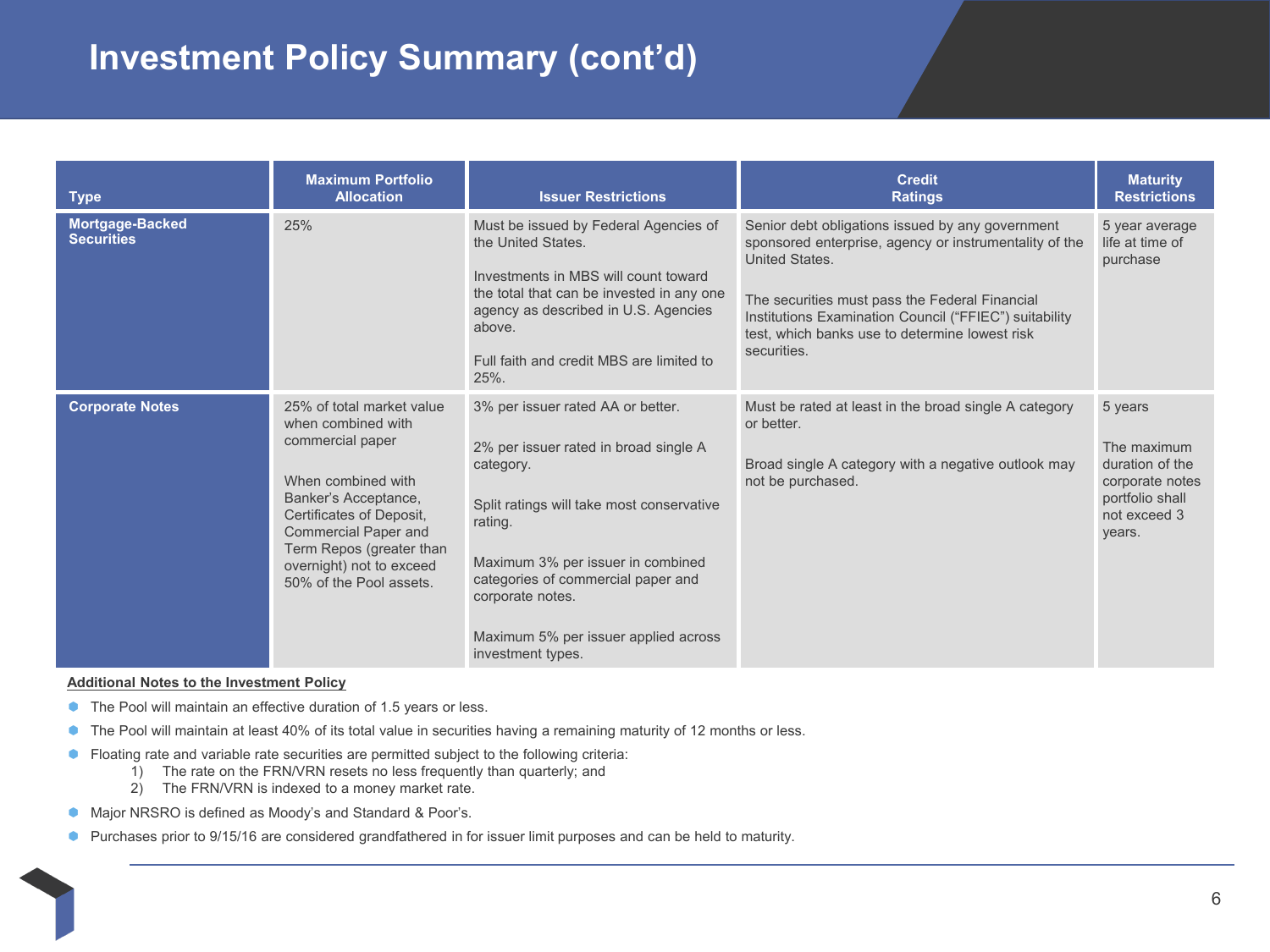# **Investment Policy Review**

| <b>Topic</b>                       | <b>Observations</b>                                                                                                                                                                                                                                                                                                                                                                                                                                                                                                                                                                                                                                                                                                                                                                                                                                                                                          |
|------------------------------------|--------------------------------------------------------------------------------------------------------------------------------------------------------------------------------------------------------------------------------------------------------------------------------------------------------------------------------------------------------------------------------------------------------------------------------------------------------------------------------------------------------------------------------------------------------------------------------------------------------------------------------------------------------------------------------------------------------------------------------------------------------------------------------------------------------------------------------------------------------------------------------------------------------------|
| <b>Sector</b><br><b>Allocation</b> | . All sector allocations fall within the limits set forth by the County's Investment Policy Statement. The Pool is predominantly invested in U.S.<br>government securities which are either explicitly guaranteed or carry a high level of support by the U.S. government.<br>• The County's Investment Pool balance (market value) as of March 31, 2022, was \$8.2 billion, a decrease of \$0.5 billion from last quarter.<br>The County's Investment Pool decreased percentage allocations to the Supranationals (-5.30%), U.S. Treasuries (-1.76%), and Repurchase<br>$\bullet$<br>Agreements (-1.21%)<br>Over the quarter, allocations increased in the following sectors: Commercial Paper (+5.04%), Federal Agencies (3.03%), %), Cash and Equivalents<br>(+0.14%), and Corporate Notes (0.05%).                                                                                                       |
|                                    | • All sectors remain within applicable policy limits.                                                                                                                                                                                                                                                                                                                                                                                                                                                                                                                                                                                                                                                                                                                                                                                                                                                        |
| <b>Credit Quality</b>              | • Approximately 72% of the County pool's assets are directly guaranteed or supported by the U.S. government and roughly 8% of the assets are<br>indirectly guaranteed via a portion of the State LGIP allocation and its underlying investments. Considering the County pool's holdings of repurchase<br>agreements and bank accounts collateralized by government securities, the overall government-related credit quality is about 80%.<br>Combined corporate allocations (both commercial paper and corporate notes) increased to 15.97% of the portfolio from 10.88% last quarter, and all<br>securities remain investment grade. Combined allocations to corporate notes and commercial paper continue to be below the maximum allocation limit<br>of 25%.<br>• Total allocations to corporate related issues also do not exceed the 50% allocation limit set forth in the County's Investment Policy. |
| <b>Maturity</b>                    | All maturities fall within the limits set forth in the County's Investment Policy.                                                                                                                                                                                                                                                                                                                                                                                                                                                                                                                                                                                                                                                                                                                                                                                                                           |
| <b>Distribution</b>                | • Approximately 57% of the Pool's assets mature in one year or less, above the minimum of 40% that is mandated by the Investment Policy.                                                                                                                                                                                                                                                                                                                                                                                                                                                                                                                                                                                                                                                                                                                                                                     |

| <b>Security Type</b>          | <b>Market</b><br>Value(\$) | <b>Allocation</b><br><b>Percentage</b> | <b>Within Policy Limits</b> | <b>Max Maturity Held</b> | <b>Within Policy</b><br><b>Limits</b> |
|-------------------------------|----------------------------|----------------------------------------|-----------------------------|--------------------------|---------------------------------------|
| U.S. Treasury                 | \$2,299,303,465            | 28.07%                                 |                             | $3.00$ years             |                                       |
| <b>Supranational Agencies</b> | \$2,297,491,478            | 28.05%                                 | ✔                           | 4.06 years               |                                       |
| <b>Corporate Notes</b>        | \$254,780,098              | 3.11%                                  | ✔                           | 3.86 years               |                                       |
| <b>Federal Agency</b>         | \$1,312,006,815            | 16.02%                                 | ✓                           | $3.02$ years             |                                       |
| Washington State LGIP         | \$783,078,587              | 9.56%                                  | ✔                           | 1 day                    |                                       |
| Repurchase Agreement          | \$171,000,000              | 2.09%                                  | ✔                           | 1 day                    |                                       |
| <b>Commercial Paper</b>       | \$1,053,397,602            | 12.86%                                 | ✓                           | $245$ days               |                                       |
| Cash and Equivalents          | \$18,301,231               | 0.22%                                  | ✓                           | 1 day                    |                                       |
| <b>Agency Mortgages</b>       | \$1,799,579                | 0.02%                                  | ✔                           | 2.92 years (WAL)         |                                       |
| <b>TOTAL</b>                  | \$8,191,158,855            | 100.00%                                |                             |                          |                                       |

7 *\*Percentages may not total to 100% due to rounding.*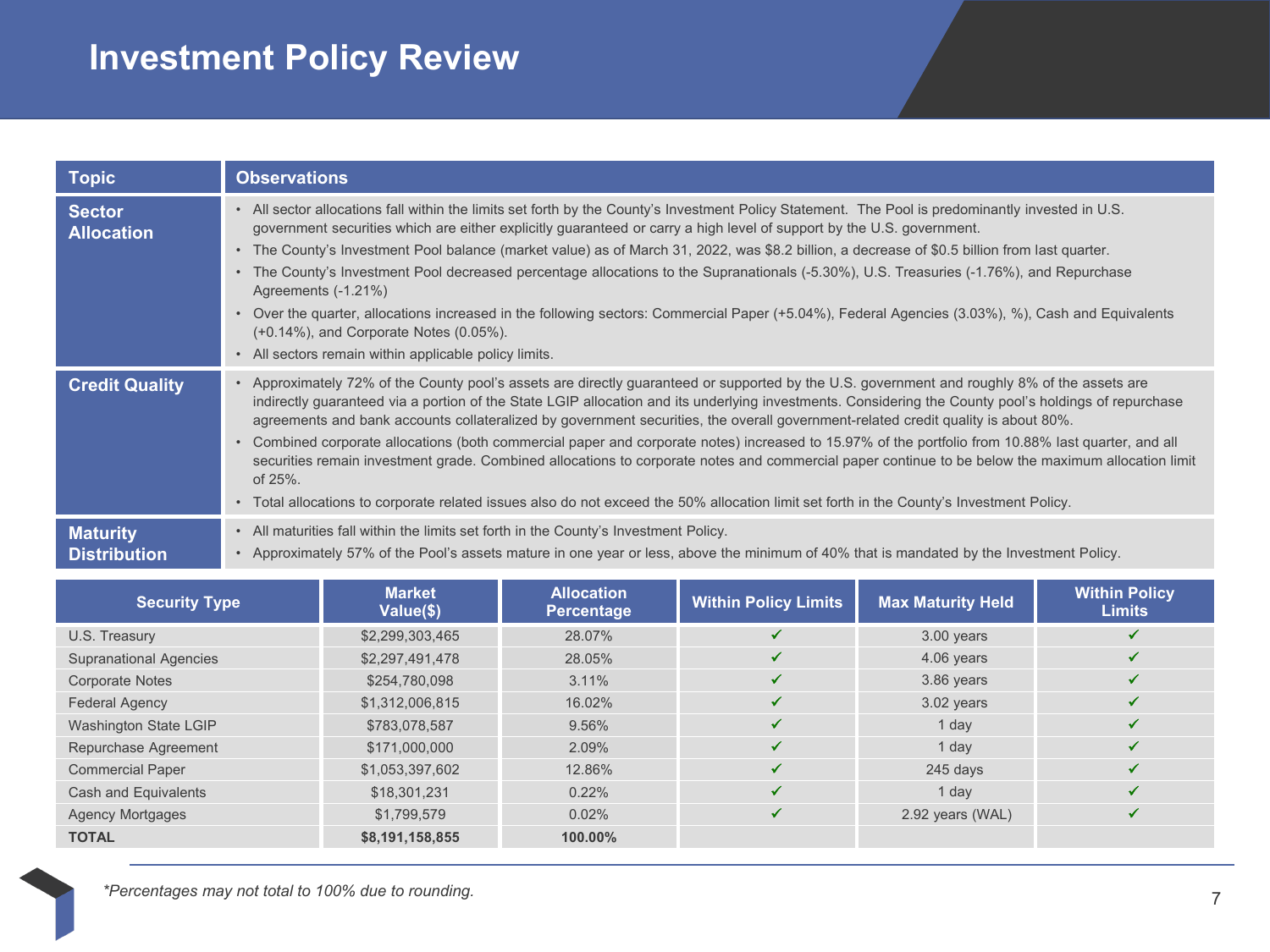#### **Sector Allocation**

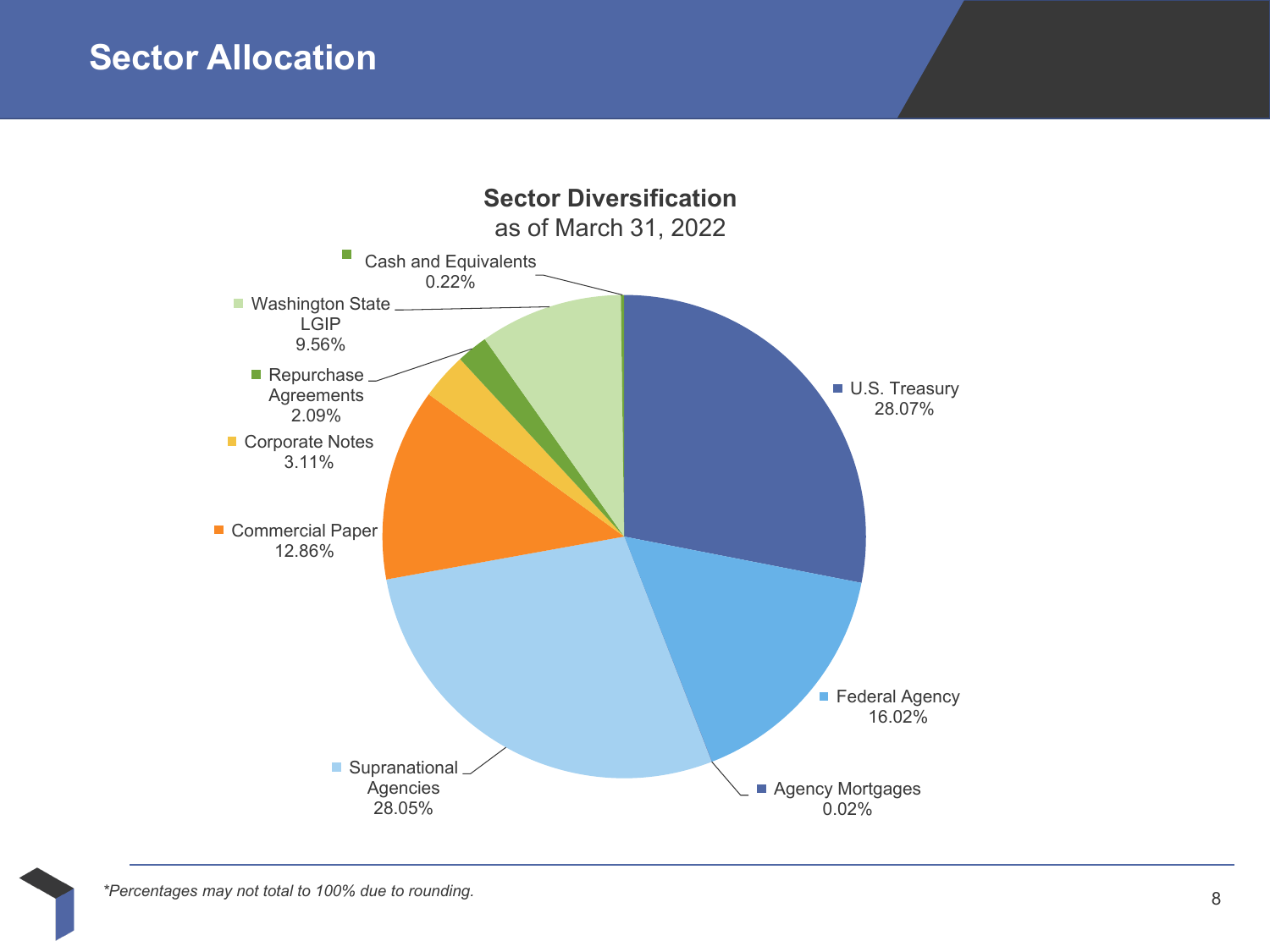#### **Changes In Portfolio Sector Allocation over the Past 12 Months**

|                   | The portfolio increased exposure to Commercial Paper (+5.04%), Federal Agencies (3.03%), Cash and Equivalents (+0.14%), and Corporate Notes<br>(0.05%), and Washington State LGIP (+0.01%), while decreasing allocations to Supranational Agencies (-5.30%), U.S. Treasuries (-1.76%), and<br>Repurchase Agreements (-1.21%). |
|-------------------|-------------------------------------------------------------------------------------------------------------------------------------------------------------------------------------------------------------------------------------------------------------------------------------------------------------------------------|
| <b>Changes in</b> | . U.S. Treasuries During the fourth quarter, exposure to U.S. Treasuries reduced modestly from 29.83% to 28.07%. It continues to remain below the<br>30% to 40% allocation range that existed prior to the pandemic.                                                                                                          |
| <b>Sector</b>     | Federal Agencies Federal agency allocations, excluding supranationals and mortgage securities, increased by 3.03% over the period.                                                                                                                                                                                            |
| <b>Allocation</b> | Corporate Notes The allocation to corporate notes edged up over the quarter by 0.05%, continuing the upward trend from last quarter.                                                                                                                                                                                          |
|                   | <b>Commercial Paper</b> Commercial paper increased over the period from 7.82% to 12.86% of the portfolio.                                                                                                                                                                                                                     |
|                   | Washington State LGIP Balances invested in the State LGIP decreased modestly from 9.55% of the portfolio to 9.56%                                                                                                                                                                                                             |
|                   |                                                                                                                                                                                                                                                                                                                               |

• **Repurchase Agreements** The portfolio's allocation to repurchase agreements decreased from 3.30% to 2.09% of the portfolio.



|                               | December 31, 2020 | March 31, 2021 | June 30, 2021 | September 30, 2021 | March 31, 2022 |
|-------------------------------|-------------------|----------------|---------------|--------------------|----------------|
| U.S. Treasury                 | 15.06%            | 25.07%         | 29.92%        | 29.83%             | 28.07%         |
| <b>Federal Agencies</b>       | 27.29%            | 18.92%         | 15.45%        | 12.98%             | 16.02%         |
| <b>Agency Mortgages</b>       | 0.03%             | 0.03%          | 0.03%         | 0.02%              | 0.02%          |
| <b>Supranational Agencies</b> | 22.07%            | 22.34%         | 23.43%        | 33.35%             | 28.05%         |
| <b>Commercial Paper</b>       | 6.58%             | 6.22%          | 7.07%         | 7.82%              | 12.86%         |
| <b>Corporate Notes</b>        | 5.00%             | 4.22%          | 2.63%         | 3.06%              | 3.11%          |
| <b>Repurchase Agreements</b>  | 3.81%             | 1.99%          | 1.84%         | 3.30%              | 2.09%          |
| <b>Washington State LGIP</b>  | 19.84%            | 21.10%         | 19.41%        | 9.55%              | 9.56%          |
| <b>Cash and Equivalents</b>   | 0.31%             | 0.11%          | 0.23%         | 0.08%              | 0.22%          |

9 *\*Percentages may not total to 100% due to rounding.*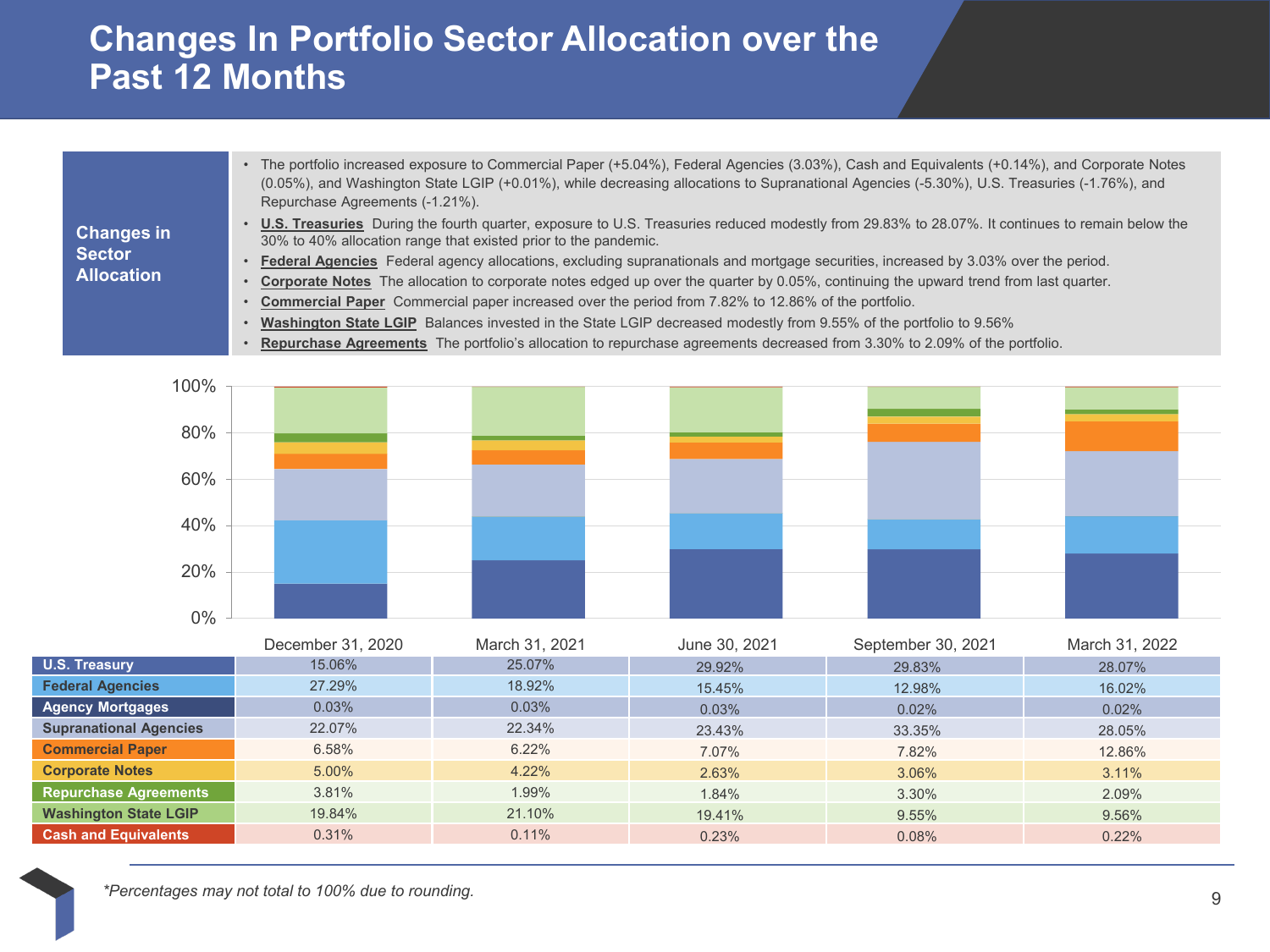|            | <b>Topic</b>         |                   |                 | <b>Observations</b> |                                                                    |                     |                 |                 |                                                                         |                 |                                                                                                                                                                                                                                                                                                                                                                                                                                                                                                                                                                                                                                                                                                                                                                                                                                                                                                                                                                                                                                                                                                                                                                                                                                                                                          |            |    |    |                       |                                                                    |                                                       |     |
|------------|----------------------|-------------------|-----------------|---------------------|--------------------------------------------------------------------|---------------------|-----------------|-----------------|-------------------------------------------------------------------------|-----------------|------------------------------------------------------------------------------------------------------------------------------------------------------------------------------------------------------------------------------------------------------------------------------------------------------------------------------------------------------------------------------------------------------------------------------------------------------------------------------------------------------------------------------------------------------------------------------------------------------------------------------------------------------------------------------------------------------------------------------------------------------------------------------------------------------------------------------------------------------------------------------------------------------------------------------------------------------------------------------------------------------------------------------------------------------------------------------------------------------------------------------------------------------------------------------------------------------------------------------------------------------------------------------------------|------------|----|----|-----------------------|--------------------------------------------------------------------|-------------------------------------------------------|-----|
|            | <b>Observations</b>  |                   | $\bullet$       | greater value.      | current overnight target rate policy.                              |                     |                 |                 | result of previously held securities rolling down and no new purchases. |                 | • The County's balances held in U.S. Treasuries decreased slightly from 29.83% of the total portfolio to 28.07%.<br>• The U.S. Treasury yield curve steepened and inverted, due to speculations of accelerated Fed's rate hikes, offloading of their balance sheet, high<br>inflation, along with the fears of recession due to tightening policy and Russia-Ukraine war. Short-term rates remain anchored near rock-bottom lows by<br>• The 10-year Treasury yield increased 84 basis points (0.84%), while the 2-year yield rose 157 bps (1.57%).<br>• Approximately 44% of all Treasury holdings have remaining maturities of one year or less.<br>The weighted average maturity (WAM) of the County's Treasury allocation continued to decrease over the quarter from 628 days to 547 days as a<br>• The chart on the left below displays the current maturity distribution of the County's allocations to U.S. Treasuries while the chart on the right compares<br>the current shape of the Treasury yield curve to the curve last quarter, and the yield curve one year ago. The County's Treasury holdings favor the<br>intermediate-term securities. As the short end of the yield curve have risen significantly beyond the 1-year mark, shorter-term Treasuries begin to offer |            |    |    |                       |                                                                    |                                                       |     |
|            |                      |                   |                 |                     | <b>U.S. Treasury Maturity Distribution</b><br>as of March 31, 2022 |                     |                 |                 |                                                                         |                 |                                                                                                                                                                                                                                                                                                                                                                                                                                                                                                                                                                                                                                                                                                                                                                                                                                                                                                                                                                                                                                                                                                                                                                                                                                                                                          |            |    |    |                       | <b>U.S. Treasury Yield Curve</b><br>12/31/21 vs 3/31/22 vs 3/31/21 |                                                       |     |
| 35%<br>30% |                      |                   |                 |                     |                                                                    |                     |                 |                 |                                                                         |                 | 3.00%                                                                                                                                                                                                                                                                                                                                                                                                                                                                                                                                                                                                                                                                                                                                                                                                                                                                                                                                                                                                                                                                                                                                                                                                                                                                                    |            |    |    |                       |                                                                    | March 31, 2022<br>December 31, 2021<br>March 31, 2021 |     |
| 25%        |                      |                   |                 |                     |                                                                    |                     |                 |                 |                                                                         |                 | 2.50%                                                                                                                                                                                                                                                                                                                                                                                                                                                                                                                                                                                                                                                                                                                                                                                                                                                                                                                                                                                                                                                                                                                                                                                                                                                                                    |            |    |    |                       |                                                                    |                                                       |     |
| 20%        |                      |                   |                 |                     |                                                                    |                     |                 |                 |                                                                         |                 | 2.00%                                                                                                                                                                                                                                                                                                                                                                                                                                                                                                                                                                                                                                                                                                                                                                                                                                                                                                                                                                                                                                                                                                                                                                                                                                                                                    |            |    |    |                       |                                                                    |                                                       |     |
| 15%        |                      |                   |                 |                     |                                                                    |                     |                 |                 |                                                                         |                 | 1.50%                                                                                                                                                                                                                                                                                                                                                                                                                                                                                                                                                                                                                                                                                                                                                                                                                                                                                                                                                                                                                                                                                                                                                                                                                                                                                    |            |    |    |                       |                                                                    |                                                       |     |
| 10%        |                      |                   |                 |                     | 21.7%                                                              |                     | 24.0%           |                 |                                                                         |                 | 1.00%                                                                                                                                                                                                                                                                                                                                                                                                                                                                                                                                                                                                                                                                                                                                                                                                                                                                                                                                                                                                                                                                                                                                                                                                                                                                                    |            |    |    |                       |                                                                    |                                                       |     |
| 5%         |                      | 4.4%              | 4.4%            | 13.0%               |                                                                    | 12.9%               |                 | 15.5%           | 4.1%                                                                    |                 | 0.50%                                                                                                                                                                                                                                                                                                                                                                                                                                                                                                                                                                                                                                                                                                                                                                                                                                                                                                                                                                                                                                                                                                                                                                                                                                                                                    |            |    |    |                       |                                                                    |                                                       |     |
| $0\%$      | $1$ day - 1<br>month | $1 - 3$<br>months | $3-6$<br>months | $6 - 9$<br>months   | $9 - 12$<br>months                                                 | $12 - 18$<br>months | 18-24<br>months | 24-36<br>months | 36-48<br>months                                                         | 48-60<br>months | 0.00%                                                                                                                                                                                                                                                                                                                                                                                                                                                                                                                                                                                                                                                                                                                                                                                                                                                                                                                                                                                                                                                                                                                                                                                                                                                                                    | 3M6M<br>1Y | 2Y | 3Y | 5Y<br><b>Maturity</b> |                                                                    |                                                       | 10Y |

10 *\*Percentages may not total to 100% due to rounding.*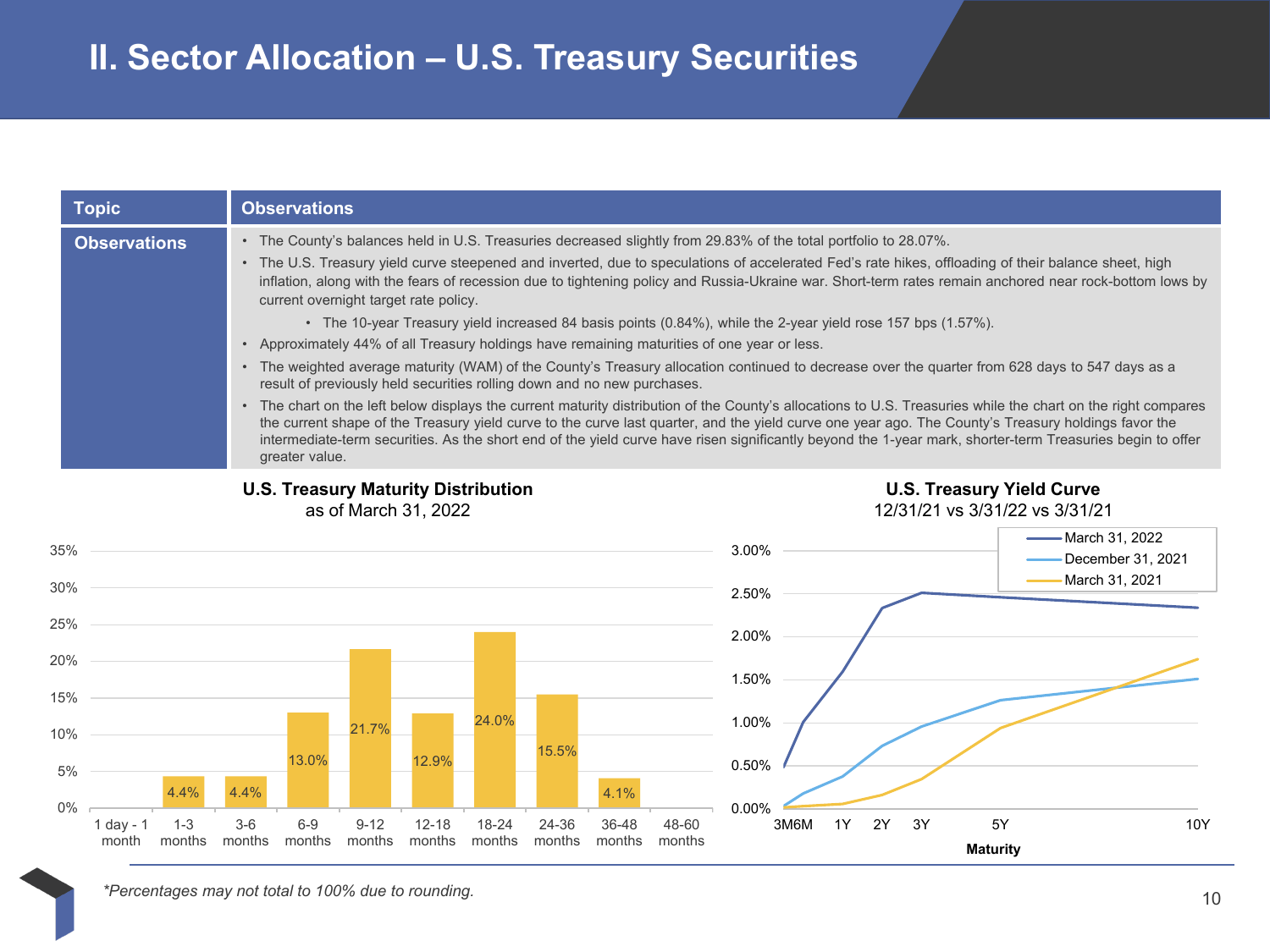#### **II. Sector Allocation – Federal Agencies**

| <b>Topic</b>                                                       | <b>Observations</b>                                                                                                                |                                 |                                                                                                                                                                                                                                                                                                                                                                                                                                                                                                                                                                                                                                                                                                                       |                            |
|--------------------------------------------------------------------|------------------------------------------------------------------------------------------------------------------------------------|---------------------------------|-----------------------------------------------------------------------------------------------------------------------------------------------------------------------------------------------------------------------------------------------------------------------------------------------------------------------------------------------------------------------------------------------------------------------------------------------------------------------------------------------------------------------------------------------------------------------------------------------------------------------------------------------------------------------------------------------------------------------|----------------------------|
| <b>Structure</b> (as % of<br><b>Federal Agency</b><br>Allocations) | • Non-Callable<br>• Callable                                                                                                       | 89.5%<br>10.5%                  | • Coupon Bearing Notes<br>• Discount Notes<br>• Agency Mortgage                                                                                                                                                                                                                                                                                                                                                                                                                                                                                                                                                                                                                                                       | 95.3%<br>4.7%<br>$< 0.1\%$ |
| Diversification (as % of<br><b>Federal Agency</b><br>Allocations)  | • Federal Farm Credit Bank (FFCB)***<br>• Freddie Mac (FHLMC)<br>• Federal Home Loan Bank (FHLB)***<br>• Supranational Agencies*** | 10.6%<br>11.5%<br>8.9%<br>63.6% | • Fannie Mae (FNMA)***<br>• Fannie Mae Mortgage-Backed (FNR)                                                                                                                                                                                                                                                                                                                                                                                                                                                                                                                                                                                                                                                          | 5.3%<br>$< 0.1\%$          |
| <b>Conclusions</b>                                                 | security structures in the County's Investment Policy (max per agency issuer 35%).<br>quarter.                                     |                                 | • The County's federal agency holdings continue to be well diversified by issuer. All issuer allocations fall within the issuer guidelines and<br>• The percentage of the portfolio invested in federal agencies, excluding supranationals and mortgage securities, increased by 3.03% in the<br>quarter from 12.98% to 16.02%. Within this federal agency allocation, the portion of callable securities increased from 9.6% to 10.5% in this<br>• All supranational agency holdings are below the 35% issuer limit and represent approximately 28% of the entire portfolio.<br>• The County Pool's only allocation to agency mortgages is in Fannie Mae pools, totaling approximately 0.02% of the total portfolio. |                            |



11 *\*All calculations above are based on total federal agency exposure, not overall Portfolio. \*\*Percentages may not total to 100% due to rounding. \*\*\*Includes discount notes*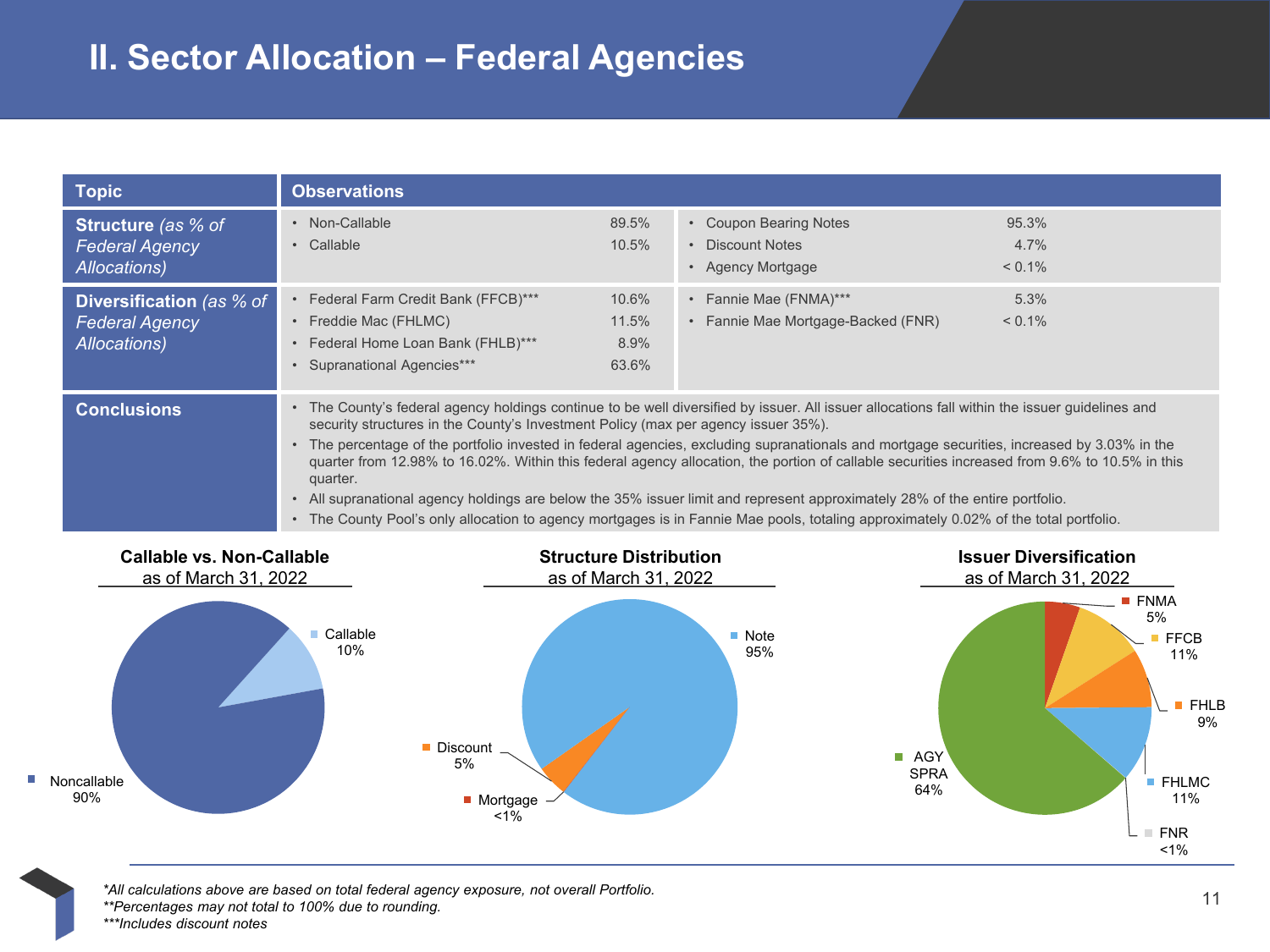| <b>Topic</b>                           | <b>Observations</b>                                                                                                                                                                                                                                                                                                                                    |
|----------------------------------------|--------------------------------------------------------------------------------------------------------------------------------------------------------------------------------------------------------------------------------------------------------------------------------------------------------------------------------------------------------|
| <b>Maturity</b><br><b>Distribution</b> | • The County's federal agency maturity distribution falls within the limits set forth by the Investment Policy Statement.<br>Over the quarter, the weighted average maturity (WAM) of the County's federal agency holdings, including supranationals, decreased from 483 days<br>on December 31 <sup>st</sup> to 461 days on March 31 <sup>st</sup> .  |
|                                        | The portfolio purchased about \$25 million in supranational securities this quarter, with a single issuer. There were also purchases of about \$176 million<br>of Federal Agencies with a single issuer.                                                                                                                                               |
|                                        | There were very limited opportunities in this quarter to add to the supranational sector as supranational debt issuance lagged projections.<br>$\qquad \qquad -$<br>When available, new issue opportunities remained the best entry point.                                                                                                             |
|                                        | Federal Agency spreads are expected to remain tight and trade range-bound for the remainder of the year. Net issuance supply is expected<br>$\overline{\phantom{0}}$<br>to remain light for the year which will likely limit buying opportunities. Spreads on callable structures have widened but given their extension<br>risk, are not recommended. |

#### **Federal Agency Maturity Distribution by Name** as of March 31, 2022

#### **Federal Agency Yield Spreads to Treasuries Past 24 Months**



12 • *Agency Mortgage maturities are calculated as average life. Average life data taken from Bloomberg Financial Markets*

- *Callable securities are shown to their next call date.*
- *All other Agency maturities are calculated as days to maturity.*
- *Constant yields of the 6-month agency index were assumed from 2/25/22 to 3/29/22 due to lack of data in Bloomberg.*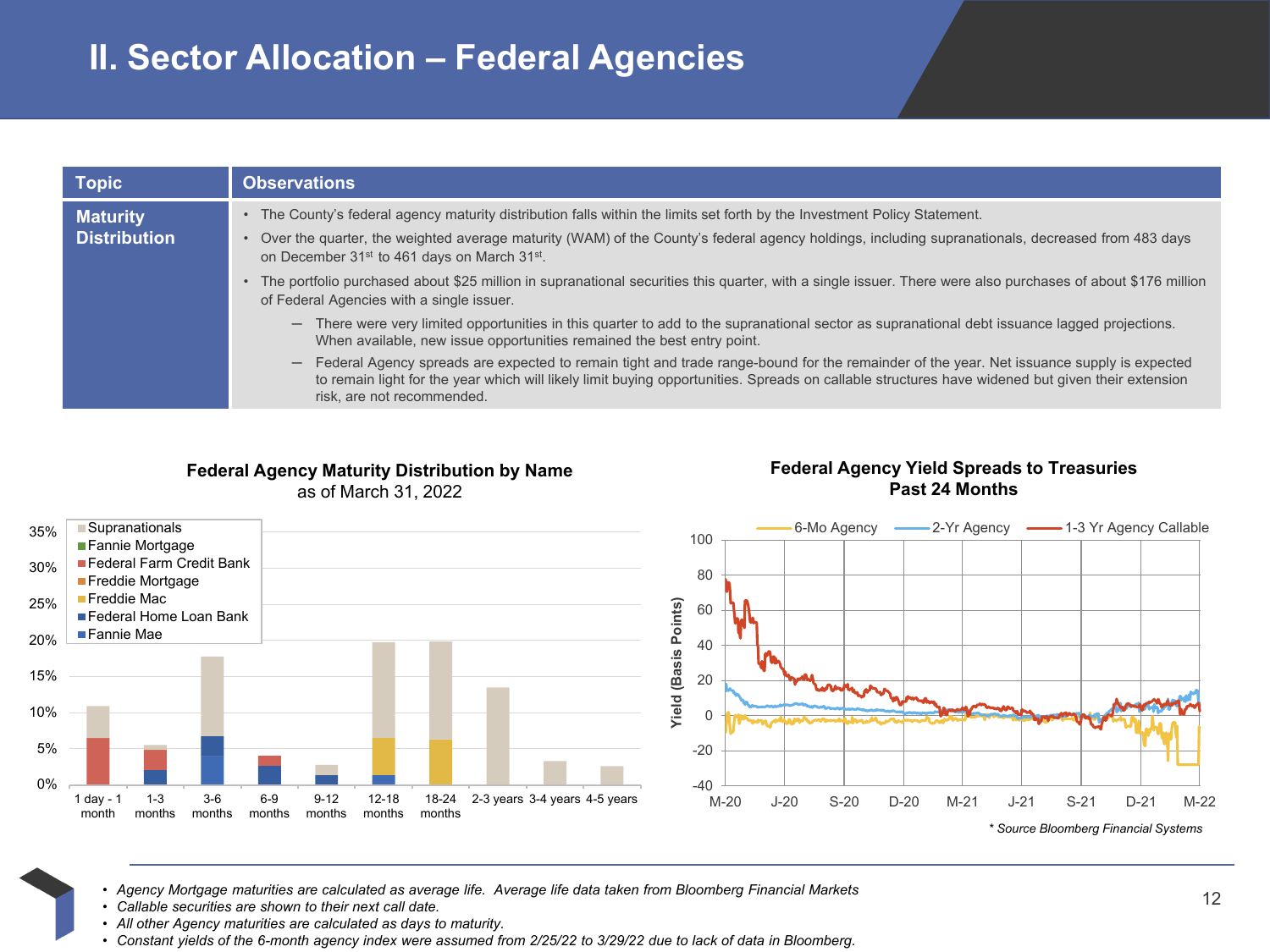### **II. Sector Allocation – Supranational Agencies**

| <b>Topic</b>                            | <b>Observations</b>                                                                                                                                                                                                                                                                                                                                                                                                                                                                                                                                                                                                                                                                                                            |
|-----------------------------------------|--------------------------------------------------------------------------------------------------------------------------------------------------------------------------------------------------------------------------------------------------------------------------------------------------------------------------------------------------------------------------------------------------------------------------------------------------------------------------------------------------------------------------------------------------------------------------------------------------------------------------------------------------------------------------------------------------------------------------------|
| <b>Credit</b><br><b>Distribution</b>    | Based on the holdings as of March 31 <sup>st</sup> , five supranational securities will mature over the next quarter.<br>• The County maintained exposure to five supranational issuers.<br>- The U.S. is the largest country from a shareholder perspective for all five supranational issuers (co-largest with Japan for the Asian<br>Development Bank), meaning the U.S. has the largest decision-making power, and these securities are considered to have been issued by<br>federal instrumentalities.<br>By continuing to invest in this sector, the County is able to diversify the portfolio and add to its high credit quality, while also capturing additional yield<br>over federal agency and Treasury securities. |
|                                         | The portfolio's allocation to supranational agencies is relatively balanced across maturities, with some emphasis in the 1-3 year range.<br>Approximately 72% having a remaining maturity of over 1 year.                                                                                                                                                                                                                                                                                                                                                                                                                                                                                                                      |
| <b>Spread to</b><br><b>Agency Rates</b> | • The chart on the right shows the spread between supranational agencies and federal agency securities.<br>Spreads compared to Treasuries and agencies continue to remain range-bound, although the sector continues to present a reasonable<br>$-$<br>incremental yield to other government securities if new issues can be accessed.                                                                                                                                                                                                                                                                                                                                                                                         |

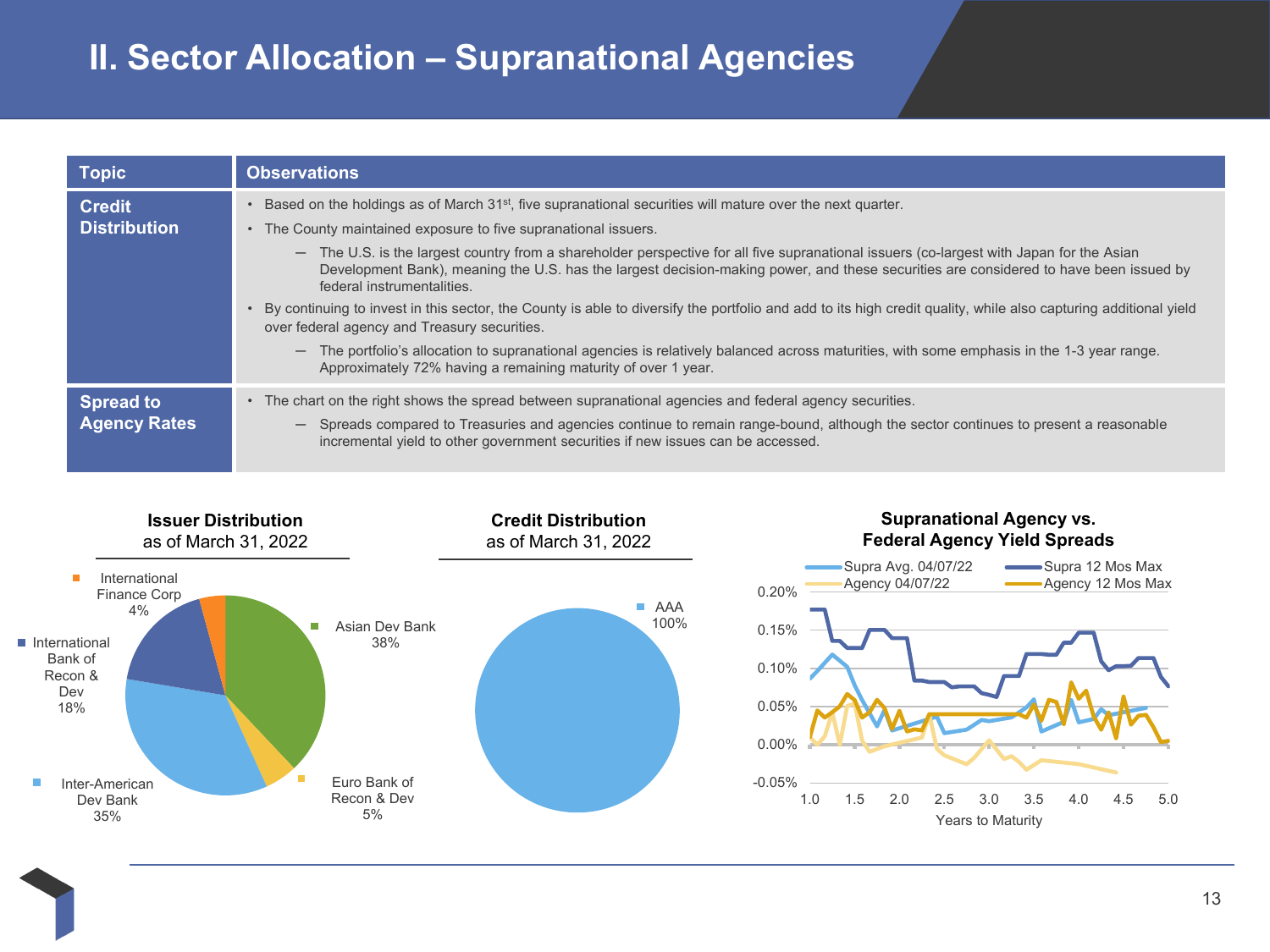### **II. Sector Allocation – Commercial Paper**

| <b>Topic</b>                  | <b>Observations</b>                                                                                                                                                                                                                                                                                                                                                                                                                                                                                                                                                                                                                                                                                                                                                            |
|-------------------------------|--------------------------------------------------------------------------------------------------------------------------------------------------------------------------------------------------------------------------------------------------------------------------------------------------------------------------------------------------------------------------------------------------------------------------------------------------------------------------------------------------------------------------------------------------------------------------------------------------------------------------------------------------------------------------------------------------------------------------------------------------------------------------------|
| <b>Issuer Diversification</b> | The County's allocation to commercial paper increased by 5.04% over the quarter, ending the period at 12.86% of the total portfolio.<br>$\bullet$<br>The portfolio holds commercial paper from Toronto-Dominion Bank, the Royal Bank of Canada, Canada Imperial Bank, Bank of Nova Scotia<br>and Bank of Montreal Chicago.<br>Commercial Paper offers attractive relative value to comparable-maturity Treasuries and agencies, with the spreads being wider further out the<br>curve.<br>With attractive spreads further out on the yield curve, commercial paper continues to provide incremental returns while allowing the County to<br>$\bullet$<br>tap into a broader universe of issuers compared to the alternative of U.S. T-Bills and federal agency discount notes. |
| <b>Credit Distribution</b>    | Standard & Poor's rates the short-term credit of Royal Bank of Canada and Toronto-Dominion as A-1+, and Bank of Nova Scotia, Bank of<br>$\bullet$<br>Montreal Chicago and Canada Imperial Bank as A-1.                                                                                                                                                                                                                                                                                                                                                                                                                                                                                                                                                                         |
| <b>Conclusions</b>            | From an overall portfolio duration perspective, utilizing short term commercial paper helps the County to offset the purchasing of longer term<br>$\bullet$<br>securities. These commercial paper investments have historically offered greater yields than other short term securities and overnight<br>investments.                                                                                                                                                                                                                                                                                                                                                                                                                                                          |

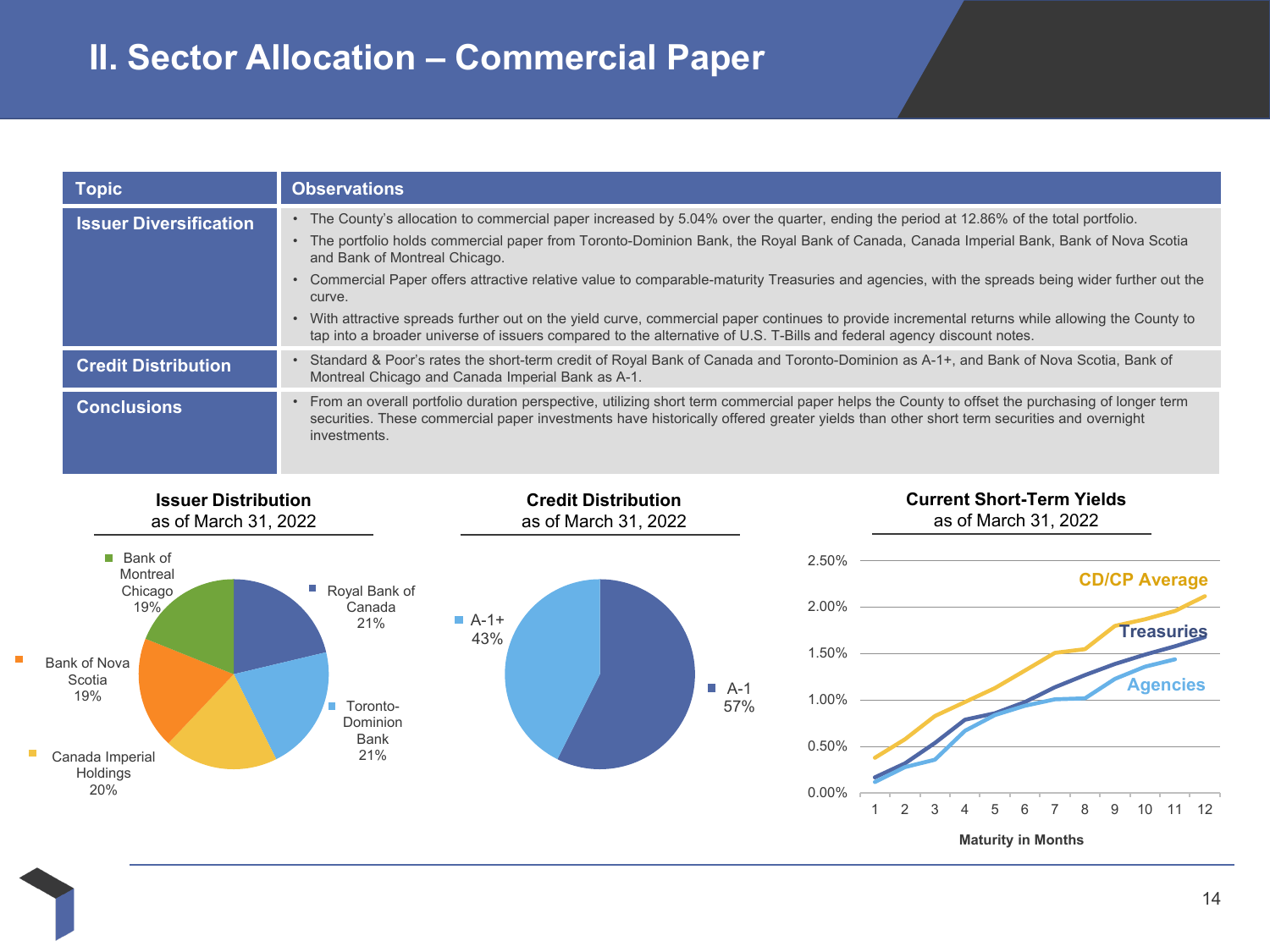| <b>Topic</b>                                      |                                                                                                                                                                                                                                                                                                                                                                                                                                                                                                                                                                                                                                                                                                                                                                                                                                                                                                                                                                                                                                                                                                                                 | <b>Observations</b> |             |                  |                 |                                        |                     |              |                                                                                            |
|---------------------------------------------------|---------------------------------------------------------------------------------------------------------------------------------------------------------------------------------------------------------------------------------------------------------------------------------------------------------------------------------------------------------------------------------------------------------------------------------------------------------------------------------------------------------------------------------------------------------------------------------------------------------------------------------------------------------------------------------------------------------------------------------------------------------------------------------------------------------------------------------------------------------------------------------------------------------------------------------------------------------------------------------------------------------------------------------------------------------------------------------------------------------------------------------|---------------------|-------------|------------------|-----------------|----------------------------------------|---------------------|--------------|--------------------------------------------------------------------------------------------|
| <b>Maturity</b><br><b>Distribution</b>            | • The County's exposure to corporate notes increased modestly by 0.05% over the quarter, from 3.06% to 3.11%. To end the period, the Pool's corporate<br>note holdings were from high quality issuers, with 66% of it's corporate notes carrying a rating of at least AA- by S&P.<br>- Callable corporate notes made up 40% of the County's corporate sleeve, with all call dates being about a month before maturity.<br>All corporate notes mature within 4 years and the weighted average maturity of the corporate note portion of the portfolio is 0.94 years.<br>The graph on the right below shows the spread for financial corporates and industrial corporates when compared to similar-maturity Treasuries.<br>Investment grade corporate bond spreads remained lower in the quarter. Financials, which make up a large portion of the County's corporate<br>holdings, closed the quarter slightly wider than industrials.<br>Strong economic recovery, continued dialing back of supportive monetary policy, lower supply, and strong global demand for U.S. credit might<br>widen spreads for the corporate sector. |                     |             |                  |                 |                                        |                     |              |                                                                                            |
| <b>Credit &amp; Issuer</b><br><b>Distribution</b> |                                                                                                                                                                                                                                                                                                                                                                                                                                                                                                                                                                                                                                                                                                                                                                                                                                                                                                                                                                                                                                                                                                                                 | S&P<br><b>Short</b> | S&P<br>Long | Moody's<br>Short | Moody's<br>Long | $%$ of<br>Corporate<br><b>Holdings</b> | $%$ of<br>Portfolio |              | <b>Corporate/Treasury Yield Spreads</b><br>March 2019 through March 2022 (in basis points) |
| Apple Inc.                                        |                                                                                                                                                                                                                                                                                                                                                                                                                                                                                                                                                                                                                                                                                                                                                                                                                                                                                                                                                                                                                                                                                                                                 | $A-1+$              | AA+         | $P-1$            | Aaa             | 36.7%                                  | 1.1%                | 450          | 1-5 Year Financials – 1-5 Year Industrials                                                 |
| Canadian Imperial Bank                            |                                                                                                                                                                                                                                                                                                                                                                                                                                                                                                                                                                                                                                                                                                                                                                                                                                                                                                                                                                                                                                                                                                                                 | $A-1$               | $A+$        | $P-1$            | Aa2             | 6.6%                                   | 0.2%                |              |                                                                                            |
| Honeywell International                           |                                                                                                                                                                                                                                                                                                                                                                                                                                                                                                                                                                                                                                                                                                                                                                                                                                                                                                                                                                                                                                                                                                                                 | $A-1$               | A           | $P-1$            | A2              | 6.0%                                   | 0.2%                | 400          |                                                                                            |
| <b>Bank of Montreal</b>                           |                                                                                                                                                                                                                                                                                                                                                                                                                                                                                                                                                                                                                                                                                                                                                                                                                                                                                                                                                                                                                                                                                                                                 | $A-1$               | $A+$        | $P-1$            | Aa2             | 9.9%                                   | 0.3%                | 350          |                                                                                            |
| <b>Bank of Nova Scotia</b>                        |                                                                                                                                                                                                                                                                                                                                                                                                                                                                                                                                                                                                                                                                                                                                                                                                                                                                                                                                                                                                                                                                                                                                 | $A-1$               | $A+$        | $P-1$            | Aa2             | 9.3%                                   | 0.3%                | 300          |                                                                                            |
| Procter & Gamble Co                               |                                                                                                                                                                                                                                                                                                                                                                                                                                                                                                                                                                                                                                                                                                                                                                                                                                                                                                                                                                                                                                                                                                                                 | $A - 1 +$           | AA-         | $P-1$            | Aa3             | 17.7%                                  | 0.6%                |              |                                                                                            |
| <b>US Bank</b>                                    |                                                                                                                                                                                                                                                                                                                                                                                                                                                                                                                                                                                                                                                                                                                                                                                                                                                                                                                                                                                                                                                                                                                                 | $A-1+$              | AA-         | $P-1$            | A1              | 13.8%                                  | 0.4%                | 250          |                                                                                            |
|                                                   |                                                                                                                                                                                                                                                                                                                                                                                                                                                                                                                                                                                                                                                                                                                                                                                                                                                                                                                                                                                                                                                                                                                                 |                     |             |                  |                 |                                        |                     | 200          |                                                                                            |
|                                                   |                                                                                                                                                                                                                                                                                                                                                                                                                                                                                                                                                                                                                                                                                                                                                                                                                                                                                                                                                                                                                                                                                                                                 |                     |             |                  |                 |                                        |                     | 150          |                                                                                            |
|                                                   |                                                                                                                                                                                                                                                                                                                                                                                                                                                                                                                                                                                                                                                                                                                                                                                                                                                                                                                                                                                                                                                                                                                                 |                     |             |                  |                 |                                        |                     | 100          |                                                                                            |
|                                                   |                                                                                                                                                                                                                                                                                                                                                                                                                                                                                                                                                                                                                                                                                                                                                                                                                                                                                                                                                                                                                                                                                                                                 |                     |             |                  |                 |                                        |                     |              |                                                                                            |
|                                                   |                                                                                                                                                                                                                                                                                                                                                                                                                                                                                                                                                                                                                                                                                                                                                                                                                                                                                                                                                                                                                                                                                                                                 |                     |             |                  |                 |                                        |                     | 50           |                                                                                            |
|                                                   |                                                                                                                                                                                                                                                                                                                                                                                                                                                                                                                                                                                                                                                                                                                                                                                                                                                                                                                                                                                                                                                                                                                                 |                     |             |                  |                 |                                        |                     | 0            |                                                                                            |
|                                                   |                                                                                                                                                                                                                                                                                                                                                                                                                                                                                                                                                                                                                                                                                                                                                                                                                                                                                                                                                                                                                                                                                                                                 |                     |             |                  |                 |                                        |                     | <b>ATIVO</b> | <b>A</b> NB<br>$y^2$<br>$s^{\mathcal{P}}$<br>$\circ^2$<br><b>NIV</b>                       |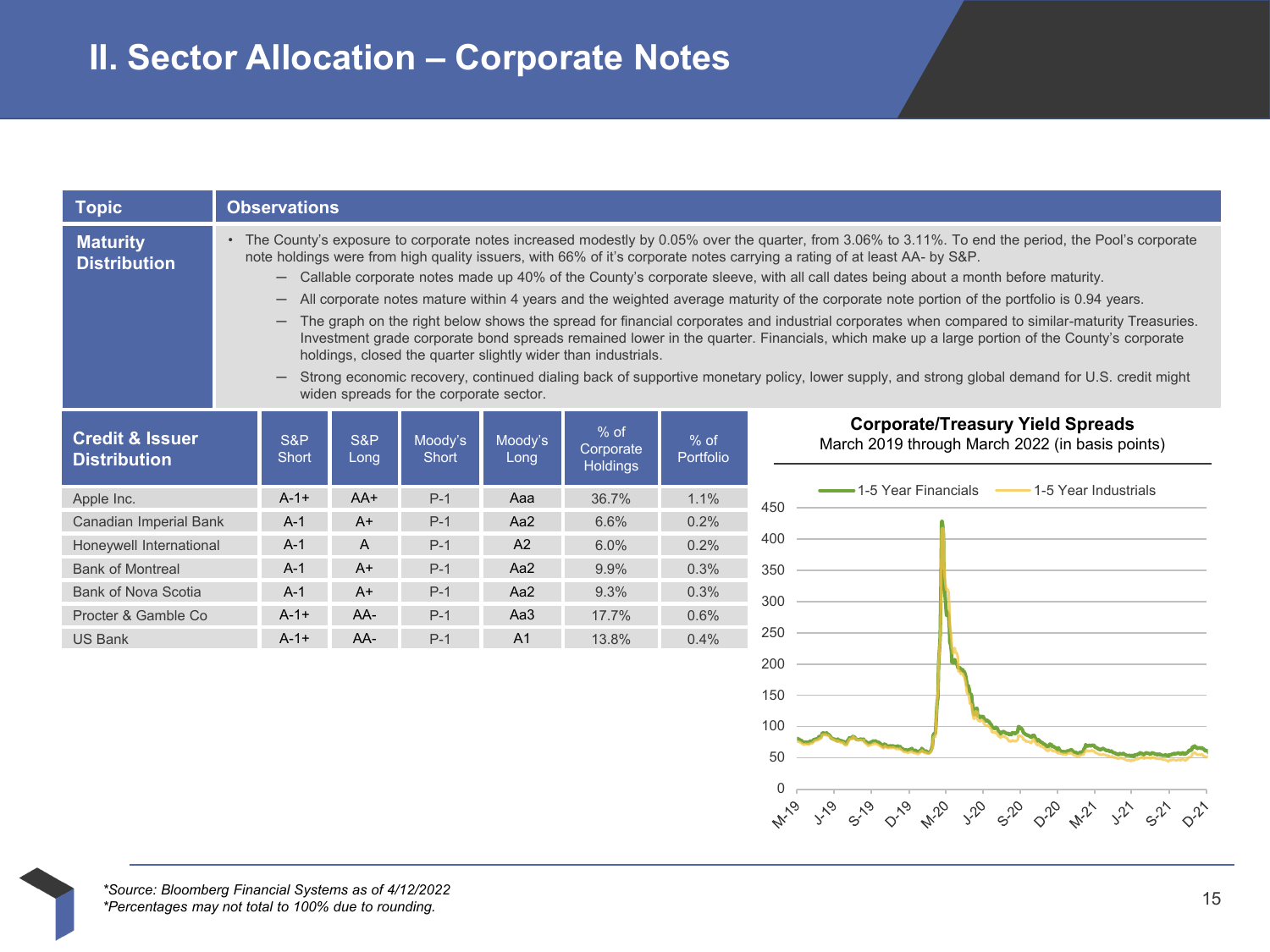| <b>Topic</b>                            | <b>Observations</b>                                                                                                                                                                                                                                                                                                                                                                                                                                                                             |
|-----------------------------------------|-------------------------------------------------------------------------------------------------------------------------------------------------------------------------------------------------------------------------------------------------------------------------------------------------------------------------------------------------------------------------------------------------------------------------------------------------------------------------------------------------|
| <b>Issuer</b><br><b>Diversification</b> | • The County decreased its tri-party repurchase agreement allocation over the quarter, with 2.09% of the portfolio allocated to the sector at quarter-end,<br>compared to 3.30% as of December 31, 2021.<br>• At the end of the quarter, the portfolio utilized one repurchase agreement provider, BMO Capital Markets, with an allocation of \$171 million.<br>This allocation falls within the permitted investment quidelines of 25% per issuer and 100% maximum to the sector.<br>$\bullet$ |
| <b>Credit</b><br><b>Distribution</b>    | • Standard & Poor's rates BMO's short-term issuer credit as A-1.<br>• While this issuer has a high-quality rating from S&P, the ultimate quality of the repurchase agreement depends on the underlying collateral.                                                                                                                                                                                                                                                                              |
| <b>Conclusions</b>                      | • As of March 31, 2022, the repurchase agreement sector's weighted-average yield was 0.08%, higher than the last quarter. Yields for overnight<br>repurchase agreements remained near zero, lower than short-term Treasuries, as the Fed funds target rate increased by 0.25%.                                                                                                                                                                                                                  |



#### **Issuer/Credit Distribution**

as of March 31, 2022

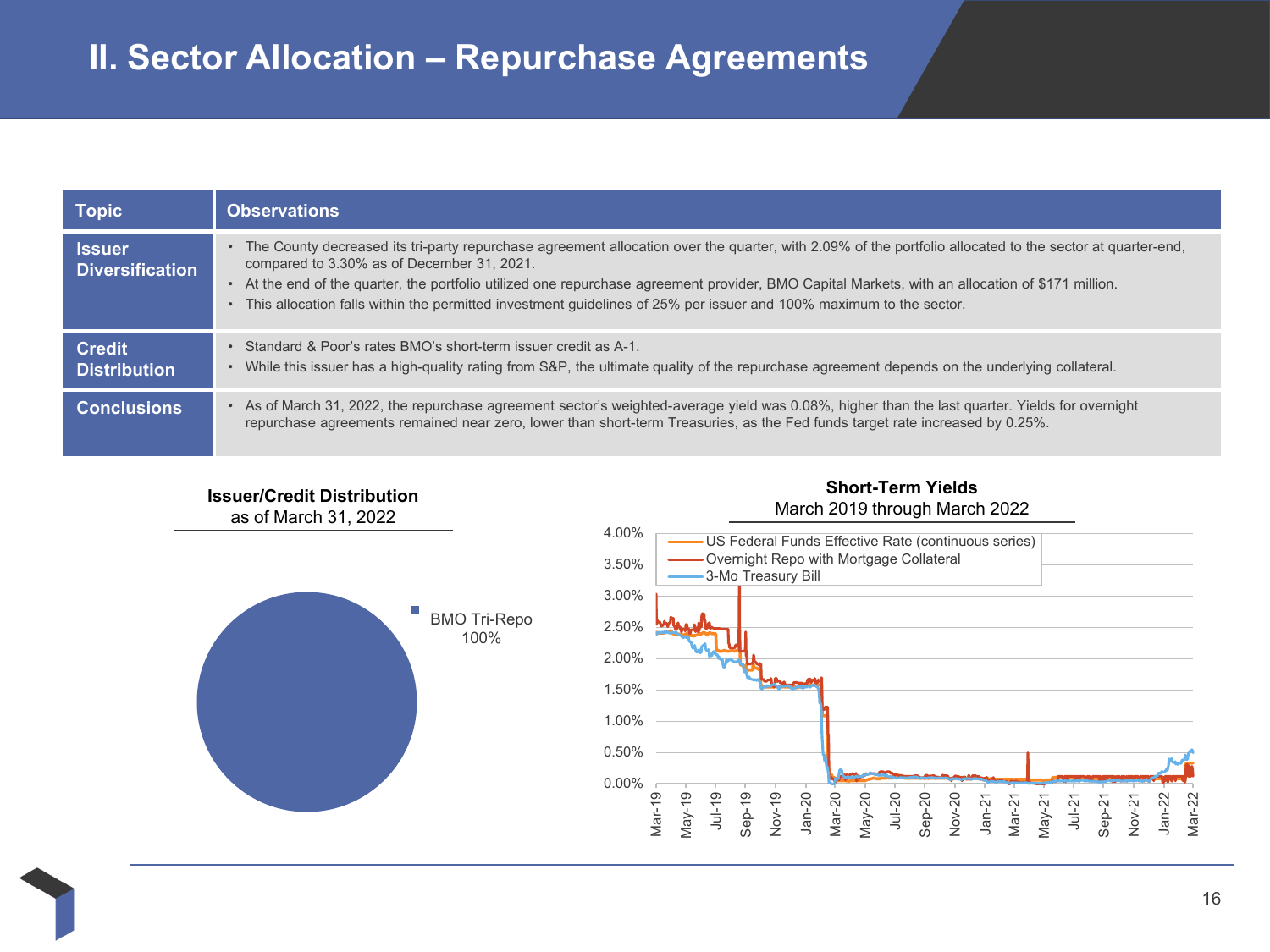### **II. Sector Allocation – LGIPs & Cash Equivalents**

|                                 | <b>Underlying Investments</b>                                                                                                                                                                                              | <b>Rating (Short-Term:</b><br>S&P/ Moody's/Fitch)                                                                    | <b>Observations</b>                                                                                                                                                                                                                                                                                                                                                                                                                                                                                                                        |
|---------------------------------|----------------------------------------------------------------------------------------------------------------------------------------------------------------------------------------------------------------------------|----------------------------------------------------------------------------------------------------------------------|--------------------------------------------------------------------------------------------------------------------------------------------------------------------------------------------------------------------------------------------------------------------------------------------------------------------------------------------------------------------------------------------------------------------------------------------------------------------------------------------------------------------------------------------|
| Washington<br><b>State LGIP</b> | • U.S. Treasuries<br>47.6%<br>• Federal Agencies<br>20.0%<br>• Supranational Agencies<br>2.4%<br>19.7%<br>Repurchase Agreements<br>• Certificates of Deposit<br>0.3%<br>• Cash Equivalents<br>9.9%<br>As of March 31, 2022 | $\cdot$ N/A                                                                                                          | • The County currently has allocated about \$783 million to the Washington State<br>LGIP, a slight decrease from last quarter's \$833 billion figure.<br>• The County's allocation to the State LGIP continues to serve as the primary source<br>of overnight liquidity for the portfolio.<br>During the quarter, the State LGIP increased its exposure to Repo (+13.3%) and<br>$\bullet$<br>Supranationals (+1.5%), while it decreased U.S. Treasuries (-13.9%), Agencies (-<br>0.7%), CDs (-0.1%) and cash and cash equivalents (-0.1%). |
| Cash<br><b>Equivalents</b>      | 97.7%<br>• State LGIP<br>$\cdot$ U.S. Bank<br>2.18%<br>• Key Bank<br>0.06%<br><b>Bank of America</b><br>0.04%                                                                                                              | $\cdot$ U.S. Bank:<br>$A-1+/P-1/F1+$<br>• Key Bank:<br>$A-2/P-2/F1$<br>Bank of America:<br>$\bullet$<br>$A-1/P-1/F1$ | • The County's deposit accounts at U.S. Bank, Key Bank, and Bank of America are<br>FDIC-insured up to FDIC limits and are collateralized by the Public Deposit<br>Protection Commission.<br>The portfolio's cash equivalents holdings increased over the quarter, from 0.08% to<br>$\bullet$<br>0.22% of the total portfolio.                                                                                                                                                                                                              |

П









17 *\*All calculations above are based on total cash equivalents exposure, not overall Portfolio. \*\*Percentages may not total to 100% due to rounding.*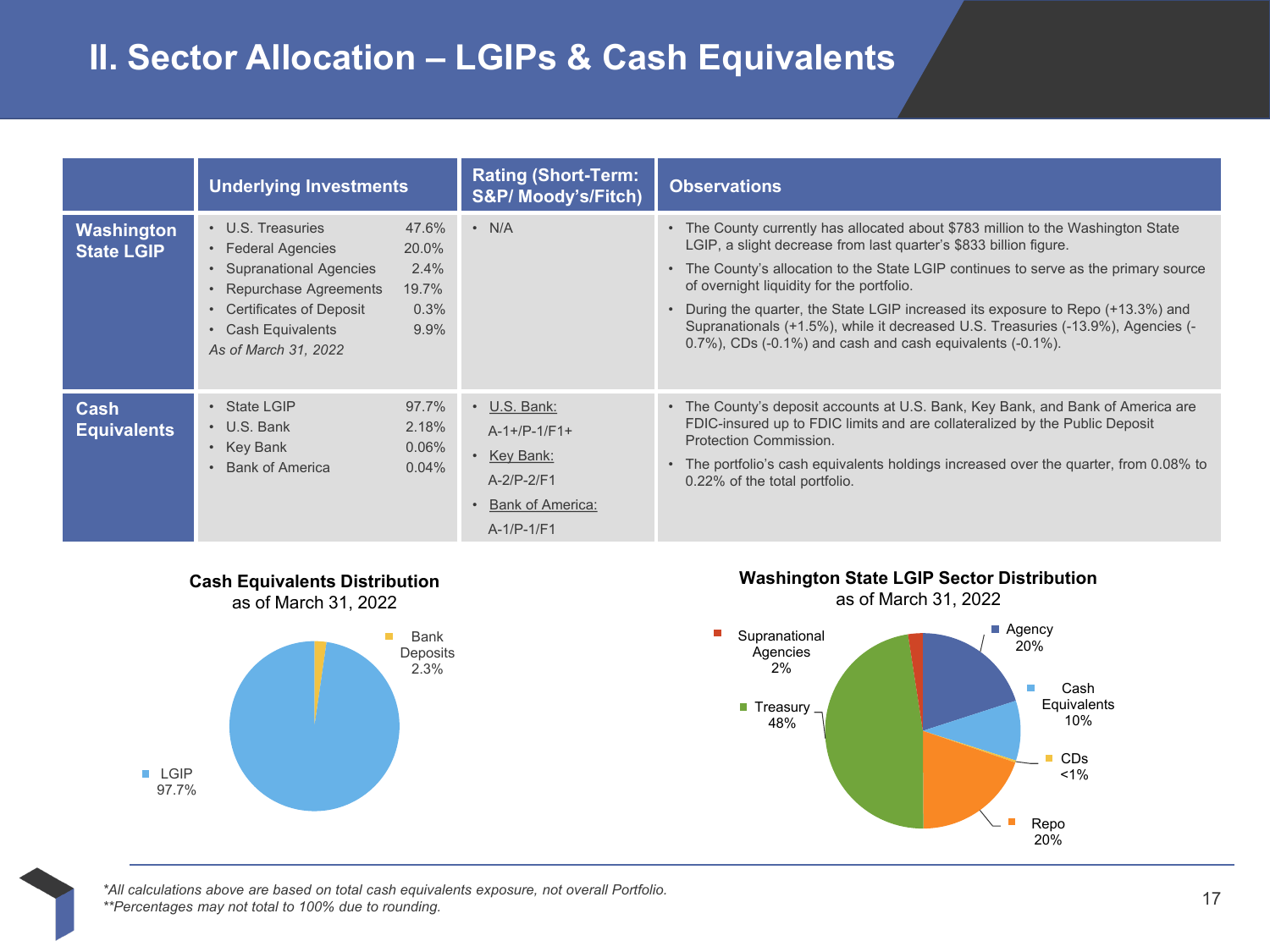#### **III. Issuer Concentration**

- **Issuer Exposure** The County maintains a well-diversified portfolio by issuer, as shown in the tables and graph below.
	- More than 72% of the portfolio is allocated directly to U.S. government guaranteed or government supported entities.
	- Of the remaining 28% of the portfolio, about 12% is allocated to ultra short-term or overnight investment vehicles, including the State LGIP, repurchase agreements, and bank deposits. The remaining 16% is allocated to credit issuers, including commercial paper and corporate notes.

| U.S. Treasury (100%<br>Limit)                                                                                                                                                                               | 28.07%                                                                         |
|-------------------------------------------------------------------------------------------------------------------------------------------------------------------------------------------------------------|--------------------------------------------------------------------------------|
| <b>Agency Issuers</b>                                                                                                                                                                                       | Percentage<br>(35% Limit)                                                      |
| <b>Asian Dev Bank</b><br>Inter-American Dev Bk<br>Intn'l Bk of Recon & Dev<br><b>FFCB</b><br><b>FHLMC</b><br><b>FNMA</b><br>Euro Bk of Recon & Dev<br>FHI <sub>B</sub><br><b>International Finance Corp</b> | 10.65%<br>9 34%<br>5.09%<br>4.69%<br>5.06%<br>2.38%<br>1 47%<br>3.92%<br>1.19% |
| <b>Washington State</b><br>LGIP (25% Limit)                                                                                                                                                                 | 9.56%                                                                          |
| <b>Overnight Deposits</b>                                                                                                                                                                                   | Percentage<br>(No Limit)                                                       |
| <b>US Bank</b><br><b>Bank of America</b><br><b>Key Bank</b>                                                                                                                                                 | 0.21%<br>0.006%<br>0.004%                                                      |
| <b>Repo Issuers</b>                                                                                                                                                                                         | Percentage<br>(25% Limit)                                                      |
| <b>BMO Capital Markets Corp</b>                                                                                                                                                                             | 2.09%                                                                          |



| <b>Corporate Issuers</b>   | Percentage<br>$(5%$ Limit) |
|----------------------------|----------------------------|
| Apple Inc                  | 1.14%                      |
| Procter & Gamble Co.       | 0.55%                      |
| <b>US Bank</b>             | 0.43%                      |
| Honeywell International    | 0.19%                      |
| Canadian Imperial Bank     | 0.21%                      |
| <b>Bank of Montreal</b>    | 0.31%                      |
| <b>Bank of Nova Scotia</b> | 0.29%                      |

| <b>CP Issuers</b>           | Percentage<br>$(5%$ Limit) |
|-----------------------------|----------------------------|
| Toronto Dominion (CP)       | 274%                       |
| Royal Bank of Canada (CP)   | 274%                       |
| Bank of Nova Scotia (CP)    | 2.45%                      |
| Canadian Imperial Bank (CP) | 2.50%                      |
| <b>Bank of Montreal</b>     | 243%                       |

*Percentages may not add to 100% due to rounding.* 

*\* For the purposes of totaling issuer concentration, issuers are aggregated across all sector types. It is noted however that issuers across sector types may maintain separately rated issuer credits.*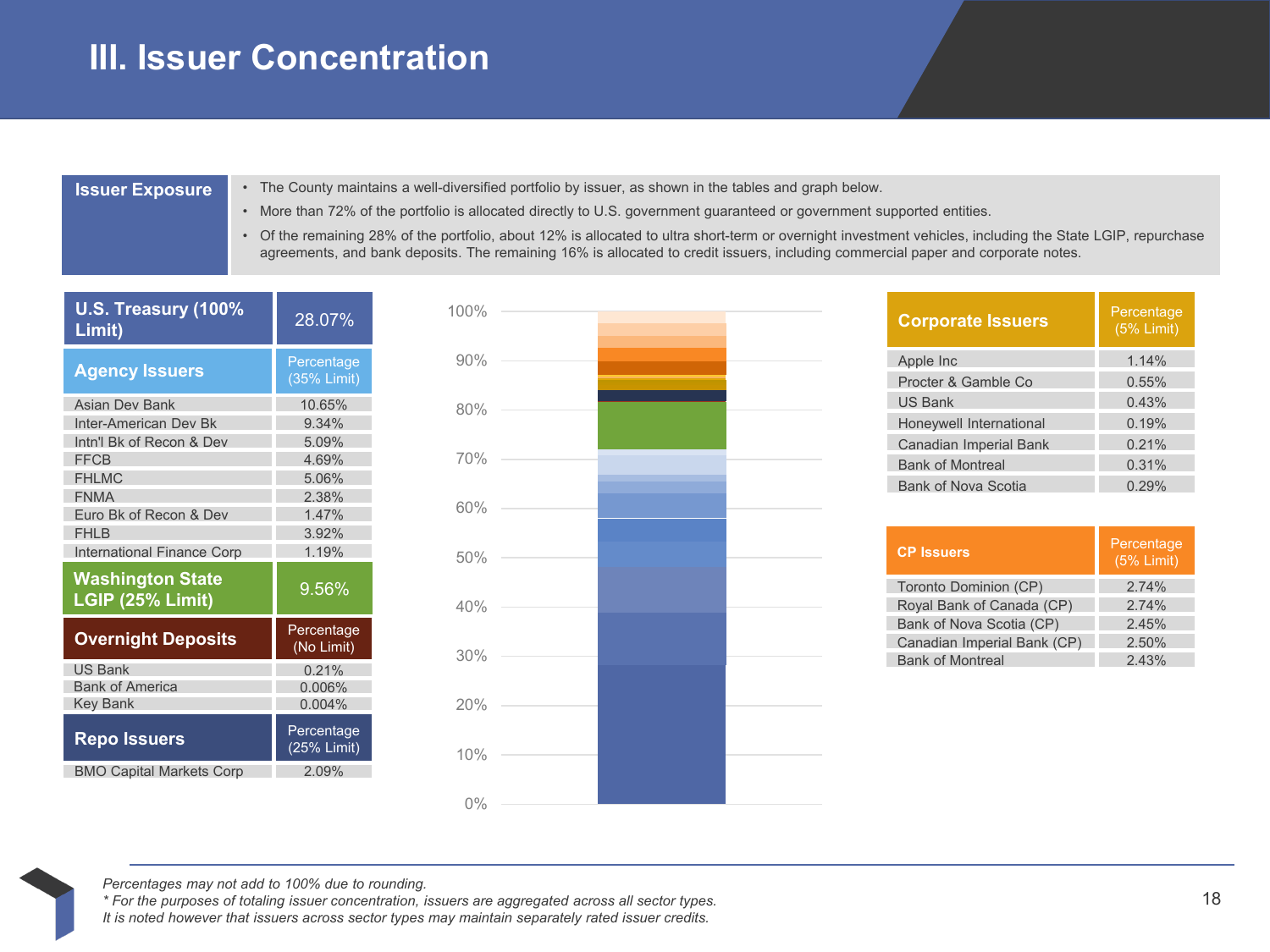### **IV. Overall Credit Quality**

#### **County Investment Pool Credit Analysis**

- The County Pool's overall average credit position remains very strong and is primarily concentrated in U.S. government guaranteed and/or supported securities which maintain a long-term credit rating of AA+ by Standard & Poor's and federal agency notes, which maintain a short-term credit rating of A-1+ by S&P.
- The County also maintained its holdings of supranational agencies, which are rated AAA.
- The County increased its credit exposure through commercial paper and corporate notes over the quarter, ending at 15.97% of the portfolio, compared to 10.88% last quarter.
	- ─ Commercial paper accounts for 12.86% of the entire portfolio, while corporate notes account for 3.11%.
- Corporate note allocations held throughout the quarter have ratings of A or higher.
	- ─ Commercial paper allocations are all rated A-1/P-1 or higher.
- The 9.6% NR allocation represents the County's investment in the Washington State LGIP, which is not currently rated by any ratings agency.
- The County's investment in the Washington LGIP includes indirect corporate exposure:
	- $-$  Through the LGIP, 1.91% of the County's Pool is allocated indirectly to corporate securities (repurchase agreements and certificates of deposit).

#### **Total Pool Credit Distribution\*** as of March 31, 2022 ■ Collateralized ■ NR 9.6%



#### **Corporate/CP Issuer Ratings Table** as of March 31, 2022

| <b>Issuer Distribution</b>    | <b>Sectors</b><br><b>Invested</b> | S&P<br>Short* | S&P<br>Long* | Moody's<br>Short** | Moody's<br>Long** |
|-------------------------------|-----------------------------------|---------------|--------------|--------------------|-------------------|
| Apple Inc                     | Corp                              | $A-1+$        | $AA+$        | $P-1$              | Aaa               |
| <b>Bank of Nova Scotia</b>    | Corp/CP                           | $A-1$         | $A+$         | $P-1$              | Aa <sub>2</sub>   |
| <b>Canadian Imperial Bank</b> | Corp/CP                           | $A-1$         | $A+$         | $P-1$              | Aa2               |
| Honeywell International       | Corp                              | $A-1$         | A            | $P-1$              | A2                |
| Procter & Gamble Co/The       | Corp                              | $A-1+$        | AA-          | $P-1$              | Aa3               |
| Royal Bank of Canada          | CP                                | $A-1+$        | $AA-$        | $P-1$              | Aa1               |
| <b>Toronto-Dominion Bank</b>  | CP                                | $A-1+$        | $AA-$        | $P-1$              | Aa <sub>2</sub>   |
| <b>US Bank</b>                | Corp                              | $A-1+$        | $AA-$        | $P-1$              | A <sub>1</sub>    |
| <b>Bank of Montreal</b>       | Corp/CP                           | $A-1$         | $A+$         | $P-1$              | Aa2               |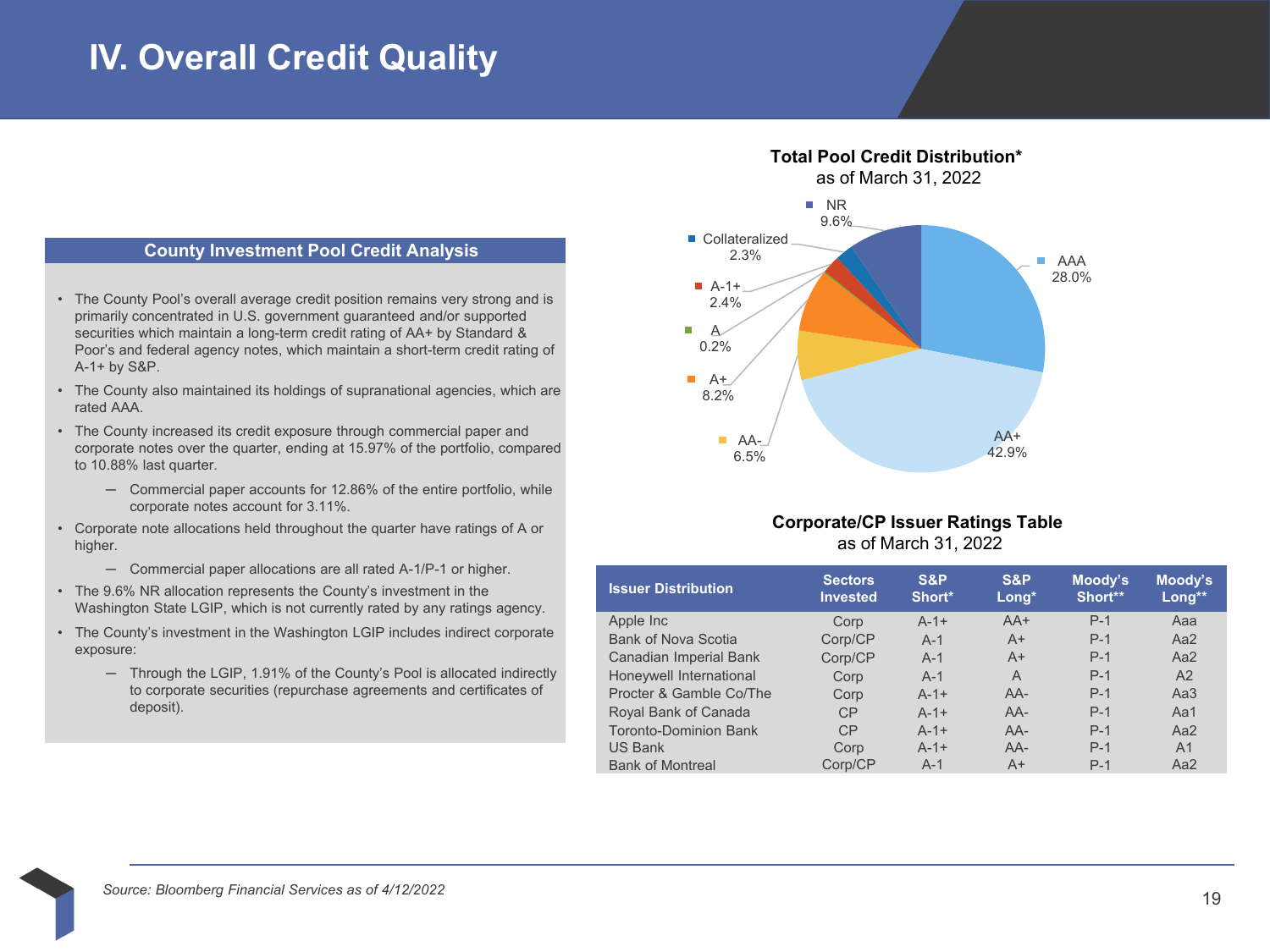# **V. Maturity Distribution**

| <b>Maturity Distribution</b>                       | <b>Observations</b>                                                                                                                                                                                                                                                                                                                                                                                                                                                                                                                                                                                                                                                                                                                                                                                                                                                                                                                                                                                                                                                                                |
|----------------------------------------------------|----------------------------------------------------------------------------------------------------------------------------------------------------------------------------------------------------------------------------------------------------------------------------------------------------------------------------------------------------------------------------------------------------------------------------------------------------------------------------------------------------------------------------------------------------------------------------------------------------------------------------------------------------------------------------------------------------------------------------------------------------------------------------------------------------------------------------------------------------------------------------------------------------------------------------------------------------------------------------------------------------------------------------------------------------------------------------------------------------|
| <b>Weighted Average</b><br><b>Maturity ("WAM")</b> | • The County continues to invest across its permitted maturity range, as seen in the chart below.<br>• About 57% of the portfolio holdings are scheduled to mature within the next twelve months, an 8% increase from the previous quarter-end and<br>well above the 40% mandated by the investment policy.<br>It appears the County's maturity strategies over the past several quarters have included:<br>Continuing to allow previously purchased, longer-dated U.S. Treasury investments to naturally shorten in maturity and roll-down the<br>$\overline{\phantom{0}}$<br>vield curve.<br>Targeting purchases in the following spaces:<br>Increasing allocation to Commercial Paper to take advantage of the rising near-term yields.<br>$\circ$<br>Letting Supranational securities mature without repurchasing new ones.<br>$\circ$<br>- The WAM of the portfolio ended the quarter at 377 days, down from the 432 days at previous quarter-end.<br>The decrease in portfolio WAM can primarily be attributed to the continued roll down of longer-dated U.S. Treasuries and Agencies.<br>— |
| <b>Liquidity</b>                                   | The County Pool appears to provide adequate liquidity, both in terms of final maturities and the sectors in which the portfolio has invested. In<br>addition to the 12% of the portfolio invested in a combination of the Washington State LGIP, bank deposits, and repurchase agreements<br>(overnight liquidity), another 17% of the portfolio's holdings are scheduled to mature within the next thirty-one days.                                                                                                                                                                                                                                                                                                                                                                                                                                                                                                                                                                                                                                                                               |



| <b>Contribution to Maturity</b> |          |          |  |  |  |  |
|---------------------------------|----------|----------|--|--|--|--|
| <b>Sector</b>                   | 3/31/22  | 12/31/21 |  |  |  |  |
| <b>Supranational Agencies</b>   | 159.16   | 181.32   |  |  |  |  |
| Cash                            | 0.00     | 0.00     |  |  |  |  |
| <b>Corporate Notes</b>          | 10.70    | 13.05    |  |  |  |  |
| <b>Commercial Paper</b>         | 16.82    | 7.38     |  |  |  |  |
| <b>Federal Agencies</b>         | 40.30    | 42.69    |  |  |  |  |
| The Washington State LGIP       | 0.10     | 0.10     |  |  |  |  |
| <b>Agency Mortgages</b>         | 0.23     | 0.25     |  |  |  |  |
| <b>Repurchase Agreements</b>    | 0.02     | 0.10     |  |  |  |  |
| <b>US Treasuries</b>            | 149.78   | 187.30   |  |  |  |  |
| <b>Maturity:</b>                | 377 days | 432 days |  |  |  |  |

Agency Mortgage maturities are reported as average life. Average life data taken from Bloomberg Financial Markets. Callable securities shown to their call date.<br>All other security maturities are reported as days to maturit *All other security maturities are reported as days to maturity. WA LGIP is considered to have a one -day maturity.*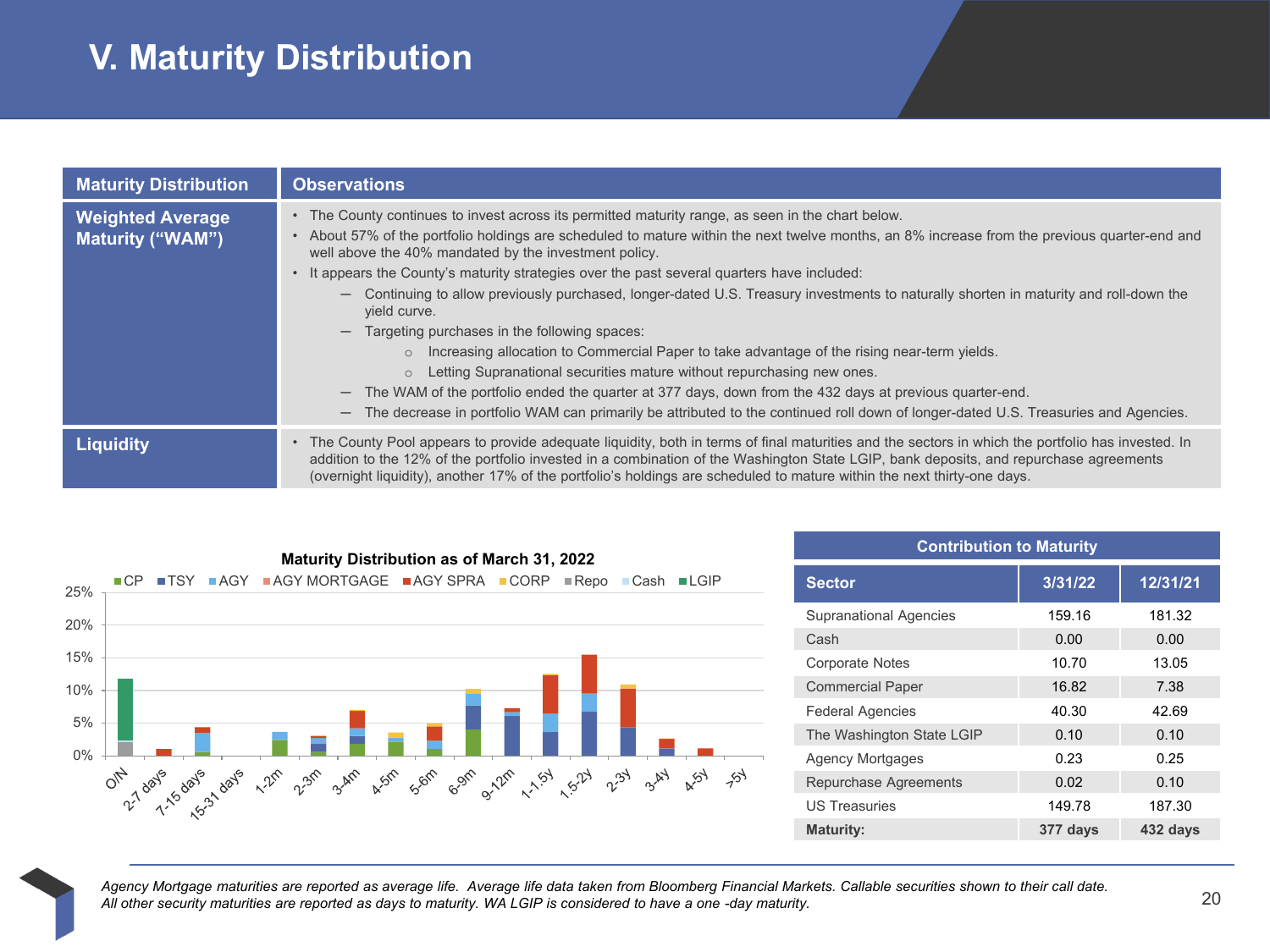# **V. Duration Distribution**

| <b>Duration Distribution</b> | <b>Observations</b>                                                                                                                                                                                                                                                                                                                                                                                                                                                                                                                                                                                                                                                                                                                                                                                                                                                                                                                                                   |
|------------------------------|-----------------------------------------------------------------------------------------------------------------------------------------------------------------------------------------------------------------------------------------------------------------------------------------------------------------------------------------------------------------------------------------------------------------------------------------------------------------------------------------------------------------------------------------------------------------------------------------------------------------------------------------------------------------------------------------------------------------------------------------------------------------------------------------------------------------------------------------------------------------------------------------------------------------------------------------------------------------------|
| <b>Definition</b>            | • Duration is a measure of the sensitivity of the value of principal of an investment to a change in interest rates. The value of a portfolio with a<br>higher duration is more sensitive to interest rate increases and decreases.<br>Duration is often quoted in years and is commonly used as a measure of the market risk of a security or portfolio. Duration can be derived in a<br>$\bullet$<br>number of ways; please refer to the notes at the bottom of this page for details.                                                                                                                                                                                                                                                                                                                                                                                                                                                                              |
| <b>Duration</b>              | The portfolio's weighted average duration is within the IPS guidelines (no greater than 1.5 years).<br>$\bullet$<br>• As of March 31, the duration of the County Investment Pool was 1.11 years, a decrease from the previous quarter which ended at 1.26 years.<br>The decrease in portfolio duration was driven by the rolldown of U.S. Treasuries and Agencies with 1.5-2.5 Years remaining in<br>$\qquad \qquad -$<br>maturity.<br>The portfolio is measured against a blended benchmark consisting of 40% ICE Bank of America Merrill Lynch 3-Month Treasury Index<br>$\overline{\phantom{0}}$<br>and 60% ICE Bank of America Merrill Lynch 1-3 Year Treasury & Agency Index.<br>The overall portfolio duration decreased and the benchmark duration remained the same over the quarter. Compared to the<br>$\overline{\phantom{0}}$<br>benchmark, the portfolio's duration decreased from 103% to 91% of the benchmark duration for the period ending March 31. |

| Duration Distribution as of March 31, 2022                                     | <b>Contribution to Duration</b> |         |  |
|--------------------------------------------------------------------------------|---------------------------------|---------|--|
| ■CP ■TSY ■AGY ■AGY Mortgage ■AGY SPRA ■Muni ■CORP ■CD ■Repo ■Cash ■LGIP<br>25% | <b>Sector</b>                   | 3/31/22 |  |
|                                                                                | <b>Supranational Agencies</b>   | 0.42    |  |
| 20%                                                                            | Cash                            | 0.00    |  |
| 15%                                                                            | <b>Corporate Notes</b>          | 0.03    |  |
|                                                                                | <b>Commercial Paper</b>         | 0.05    |  |
| 10%                                                                            | <b>Federal Agencies</b>         | 0.21    |  |
| 5%                                                                             | The Washington State LGIP       | 0.00    |  |
|                                                                                | <b>Agency Mortgages</b>         | 0.00    |  |
| $0\%$<br>701<br><b>A</b> 51<br><b>BAY</b>                                      | Repurchase Agreements           | 0.00    |  |
|                                                                                | <b>US Treasuries</b>            | 0.40    |  |
|                                                                                |                                 |         |  |

| <b>Contribution to Duration</b> |            |            |
|---------------------------------|------------|------------|
| <b>Sector</b>                   | 3/31/22    | 12/31/21   |
| <b>Supranational Agencies</b>   | 0.42       | 0.49       |
| Cash                            | 0.00       | 0.00       |
| <b>Corporate Notes</b>          | 0.03       | 0.03       |
| <b>Commercial Paper</b>         | 0.05       | 0.02       |
| <b>Federal Agencies</b>         | 0.21       | 0.21       |
| The Washington State LGIP       | 0.00       | 0.00       |
| Agency Mortgages                | 0.00       | 0.00       |
| Repurchase Agreements           | 0.00       | 0.00       |
| <b>US Treasuries</b>            | 0.40       | 0.50       |
| <b>Duration:</b>                | 1.11 years | 1.26 years |

*Agency Mortgage durations are shown as effective duration taken from Bloomberg Financial Markets.*

*Duration for Federal Agency Discount Notes and Repurchase Agreements are calculated as days to maturity.* 

*WA LGIP and bank deposits considered to have a one day duration.*

*All other security durations are calculated as effective duration as given by Bloomberg Financial Markets.*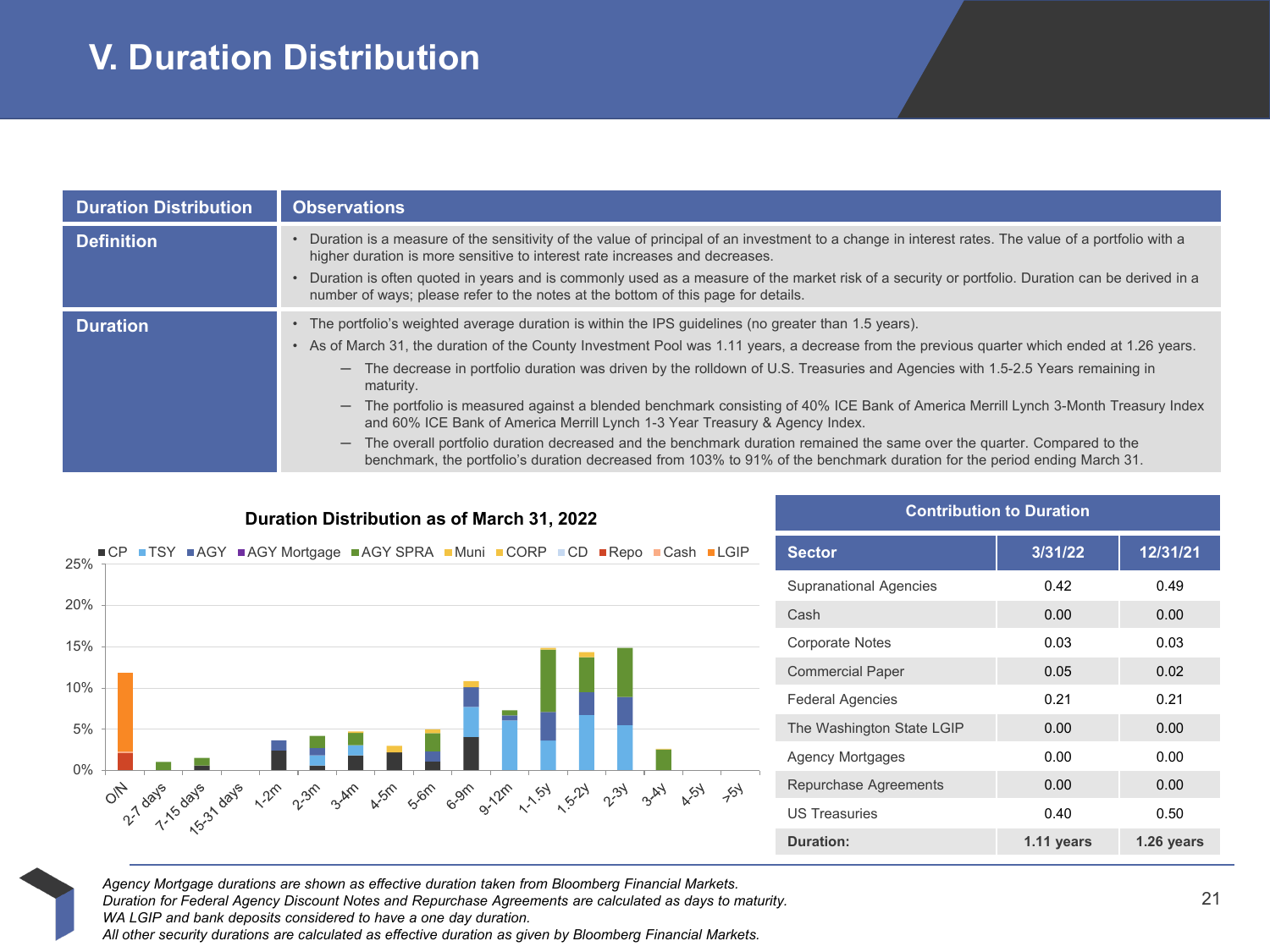# **V. Changes in Portfolio Maturity Distribution**

| <b>Changes in Portfolio</b><br><b>Maturity Distribution</b> | . When viewing the current maturity distribution (red bars) in relation to previous periods, a few primary observations are noted:<br>- It appears the County targeted an overall portfolio contraction during the quarter, as seen by the reduced allocations in the 2-to-3 year<br>and 3-to-4 year maturity buckets. |
|-------------------------------------------------------------|------------------------------------------------------------------------------------------------------------------------------------------------------------------------------------------------------------------------------------------------------------------------------------------------------------------------|
|                                                             | Decreases in these portions of the curve are due to the natural roll-down of originally longer-dated U.S. Treasuries and<br>$\circ$<br>Agencies.                                                                                                                                                                       |
|                                                             | Compared to the fourth quarter, the yield curve is steeper in the 1-2 year space. Therefore, the relative value in the 1-2 year space is higher<br>than 3-5 year space.                                                                                                                                                |
|                                                             | Locking in the higher yields in the 1-2 year area of the curve and finding relative value within sectors may allow the portfolio to benefit<br>$\qquad \qquad \longleftarrow$<br>from incremental income even as short-term interest rates are expected to rise further in the near future.                            |



#### **Maturity Distribution March 31, 2021 to March 31, 2022**

<sup>22</sup> *Agency Mortgage maturities are reported as average life. Average life data taken from Bloomberg Financial Markets Callable securities shown to their call date. All other security maturities are calculated as days to maturity. WA LGIP is considered to have a one day maturity.*